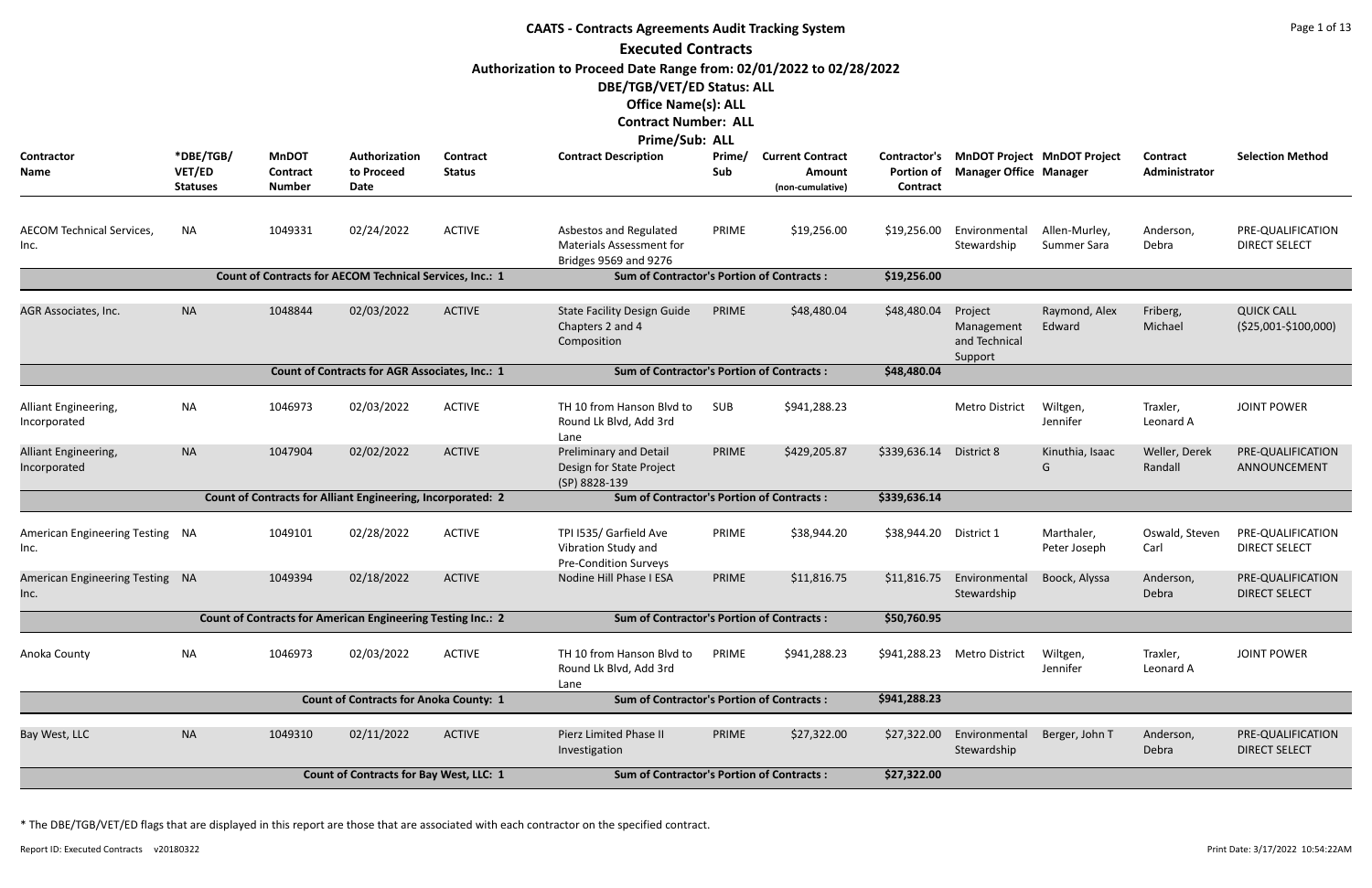## **CAATS - Contracts Agreements Audit Tracking System Executed Contracts Authorization to Proceed Date Range from: 02/01/2022 to 02/28/2022 DBE/TGB/VET/ED Status: ALL Office Name(s): ALL Contract Number: ALL**

**Prime/Sub: ALL**

|                                                             |                                        |                                                                   |                                                    |                           | THILG JUN. ALL                                                                                                 |               |                                                       |                                                      |                                       |                                    |                           |                                             |
|-------------------------------------------------------------|----------------------------------------|-------------------------------------------------------------------|----------------------------------------------------|---------------------------|----------------------------------------------------------------------------------------------------------------|---------------|-------------------------------------------------------|------------------------------------------------------|---------------------------------------|------------------------------------|---------------------------|---------------------------------------------|
| Contractor<br>Name                                          | *DBE/TGB/<br>VET/ED<br><b>Statuses</b> | <b>MnDOT</b><br><b>Contract</b><br><b>Number</b>                  | Authorization<br>to Proceed<br>Date                | Contract<br><b>Status</b> | <b>Contract Description</b>                                                                                    | Prime/<br>Sub | <b>Current Contract</b><br>Amount<br>(non-cumulative) | <b>Contractor's</b><br><b>Portion of</b><br>Contract | <b>Manager Office Manager</b>         | <b>MnDOT Project MnDOT Project</b> | Contract<br>Administrator | <b>Selection Method</b>                     |
| Bolton & Menk, Inc.                                         | <b>NA</b>                              | 1049248                                                           | 02/17/2022                                         | <b>ACTIVE</b>             | 2022 Fairmont, New Ulm<br>TH 14 and TH 15 Signal<br>Optimization                                               | PRIME         | \$62,417.69                                           | \$62,417.69                                          | Metro District                        | Stromgren,<br>Nicole Lee           | Peszynski,<br>Nicole      | PRE-QUALIFICATION<br><b>DIRECT SELECT</b>   |
| Bolton & Menk, Inc.                                         | <b>NA</b>                              | 1048838                                                           | 02/11/2022                                         | <b>ACTIVE</b>             | <b>Special Traffic Counts for</b><br>Districts 1, 2, 3, and 4.                                                 | PRIME         | \$99,124.14                                           | \$99,124.14                                          | Freight &<br><b>Commcl Veh</b><br>Ops | Robinson,<br>Michael Young         | Peszynski,<br>Nicole      | PRE-QUALIFICATION<br><b>DIRECT SELECT</b>   |
|                                                             |                                        |                                                                   | Count of Contracts for Bolton & Menk, Inc.: 2      |                           | <b>Sum of Contractor's Portion of Contracts:</b>                                                               |               |                                                       | \$161,541.83                                         |                                       |                                    |                           |                                             |
| <b>Braun Intertec Corporation</b>                           | <b>NA</b>                              | 1046973                                                           | 02/03/2022                                         | <b>ACTIVE</b>             | TH 10 from Hanson Blvd to<br>Round Lk Blvd, Add 3rd<br>Lane                                                    | SUB           | \$941,288.23                                          |                                                      | <b>Metro District</b>                 | Wiltgen,<br>Jennifer               | Traxler,<br>Leonard A     | <b>JOINT POWER</b>                          |
| <b>Braun Intertec Corporation</b>                           | <b>NA</b>                              | 1048918                                                           | 02/03/2022                                         | <b>ACTIVE</b>             | <b>Pre-Construction Building</b><br>Inspection                                                                 | PRIME         | \$21,202.00                                           | \$21,202.00                                          | District 2                            | Nelson, Cole<br>Michael            | Collyard,<br>Anthony      | <b>QUICK CALL (&lt;</b><br>\$25,000         |
| <b>Braun Intertec Corporation</b>                           | <b>NA</b>                              | 1047973                                                           | 02/03/2022                                         | <b>ACTIVE</b>             | TH 61 Pre-Scoping<br>Assessment                                                                                | SUB           | \$496,171.32                                          | \$23,360.00                                          | <b>Metro District</b>                 | Ficek, Bryant<br>James             | Thurner,<br>Jodeen P      | PRE-QUALIFICATION<br>ANNOUNCEMENT           |
| <b>Count of Contracts for Braun Intertec Corporation: 3</b> |                                        |                                                                   |                                                    |                           | <b>Sum of Contractor's Portion of Contracts:</b>                                                               |               |                                                       | \$44,562.00                                          |                                       |                                    |                           |                                             |
| Brian Johnson dba Sunrise<br><b>Title Service</b>           | <b>NA</b>                              | 1049424                                                           | 02/03/2022                                         | <b>ACTIVE</b>             | Research and prepare<br>approximately 94 titles in<br>St. Louis County.                                        | PRIME         | \$43,000.00                                           | \$43,000.00                                          | Land<br>Management                    | Johnson,<br>Ambur L.               | Johnson,<br>Ambur L.      | PRE-QUALIFICATION<br><b>DIRECT SELECT</b>   |
|                                                             |                                        | Count of Contracts for Brian Johnson dba Sunrise Title Service: 1 |                                                    |                           | <b>Sum of Contractor's Portion of Contracts:</b>                                                               |               |                                                       | \$43,000.00                                          |                                       |                                    |                           |                                             |
| BRKW Appraisals, Inc.                                       | <b>NA</b>                              | 1049708                                                           | 02/24/2022                                         | <b>ACTIVE</b>             | Fair Market Appraisal for<br>Conveyance 2016-0075                                                              | PRIME         | \$3,500.00                                            | \$3,500.00                                           | Land<br>Management                    | Currell, James<br>Lewis            | Peszynski,<br>Nicole      | PRE-QUALIFICATION<br><b>DIRECT SELECT</b>   |
|                                                             |                                        |                                                                   | Count of Contracts for BRKW Appraisals, Inc.: 1    |                           | <b>Sum of Contractor's Portion of Contracts:</b>                                                               |               |                                                       | \$3,500.00                                           |                                       |                                    |                           |                                             |
| CBS Squared, Inc.                                           | <b>DBE</b>                             | 1035062W05 02/11/2022                                             |                                                    | <b>ACTIVE</b>             | I-94 WB Near Alexandria<br>Concrete Unbonded<br>Overlay                                                        | <b>SUB</b>    | \$264,682.07                                          | \$20,281.01 District 4                               |                                       | Vanderhider,<br>Lori J             | Arneson, Kelly<br>A       | <b>MASTER CONTRACT</b><br><b>WORK ORDER</b> |
|                                                             |                                        |                                                                   | <b>Count of Contracts for CBS Squared, Inc.: 1</b> |                           | <b>Sum of Contractor's Portion of Contracts:</b>                                                               |               |                                                       | \$20,281.01                                          |                                       |                                    |                           |                                             |
| Energetics Incorporated                                     | <b>NA</b>                              | 1047790                                                           | 02/28/2022                                         | <b>ACTIVE</b>             | <b>Evaluation of Electric</b><br>Vehicle Technologies and<br>Alternative Fuels for<br><b>Winter Operations</b> | SUB           | \$74,995.00                                           |                                                      | Research and<br>Innovation            | Sindt, Matthew<br>George           | Wong, Dennis              | FORMAL RFP (><br>\$100,000                  |
|                                                             |                                        | <b>Count of Contracts for Energetics Incorporated: 1</b>          |                                                    |                           | <b>Sum of Contractor's Portion of Contracts:</b>                                                               |               |                                                       |                                                      |                                       |                                    |                           |                                             |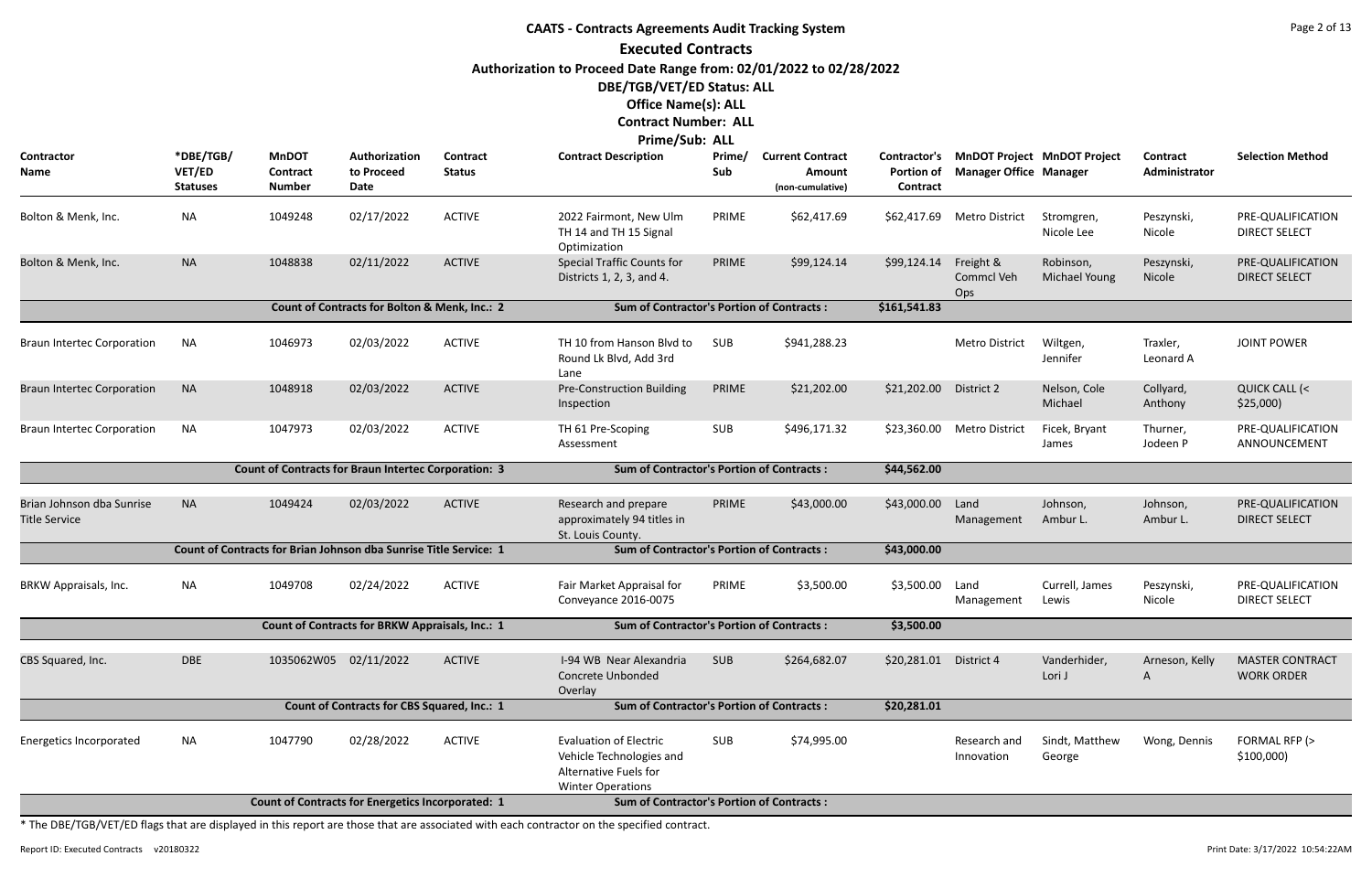|                                               |                                        |                                                  |                                                                        |                           | <b>CAATS - Contracts Agreements Audit Tracking System</b>                                        |               |                                                       |                                               |                                        |                                    |                                  | Page 3 of 13                              |
|-----------------------------------------------|----------------------------------------|--------------------------------------------------|------------------------------------------------------------------------|---------------------------|--------------------------------------------------------------------------------------------------|---------------|-------------------------------------------------------|-----------------------------------------------|----------------------------------------|------------------------------------|----------------------------------|-------------------------------------------|
|                                               |                                        |                                                  |                                                                        |                           | <b>Executed Contracts</b>                                                                        |               |                                                       |                                               |                                        |                                    |                                  |                                           |
|                                               |                                        |                                                  |                                                                        |                           | Authorization to Proceed Date Range from: 02/01/2022 to 02/28/2022<br>DBE/TGB/VET/ED Status: ALL |               |                                                       |                                               |                                        |                                    |                                  |                                           |
|                                               |                                        |                                                  |                                                                        |                           | <b>Office Name(s): ALL</b>                                                                       |               |                                                       |                                               |                                        |                                    |                                  |                                           |
|                                               |                                        |                                                  |                                                                        |                           | <b>Contract Number: ALL</b>                                                                      |               |                                                       |                                               |                                        |                                    |                                  |                                           |
|                                               |                                        |                                                  |                                                                        |                           | Prime/Sub: ALL                                                                                   |               |                                                       |                                               |                                        |                                    |                                  |                                           |
| Contractor<br>Name                            | *DBE/TGB/<br>VET/ED<br><b>Statuses</b> | <b>MnDOT</b><br><b>Contract</b><br><b>Number</b> | Authorization<br>to Proceed<br>Date                                    | Contract<br><b>Status</b> | <b>Contract Description</b>                                                                      | Prime/<br>Sub | <b>Current Contract</b><br>Amount<br>(non-cumulative) | Contractor's<br><b>Portion of</b><br>Contract | <b>Manager Office Manager</b>          | <b>MnDOT Project MnDOT Project</b> | <b>Contract</b><br>Administrator | <b>Selection Method</b>                   |
| Fargo-Moorhead Council of<br>Governments      | <b>NA</b>                              | 1049109                                          | 02/11/2022                                                             | <b>ACTIVE</b>             | Dilworth planning<br>study-1401-201                                                              | PRIME         | \$32,000.00                                           | \$32,000.00                                   | District 4                             | Safgren, Mary<br>A                 | Safgren, Mary<br>A               | <b>JOINT POWER</b>                        |
|                                               |                                        |                                                  | <b>Count of Contracts for Fargo-Moorhead Council of Governments: 1</b> |                           | <b>Sum of Contractor's Portion of Contracts:</b>                                                 |               |                                                       | \$32,000.00                                   |                                        |                                    |                                  |                                           |
| Goliath Hydro-Vac Inc.                        | <b>TGB</b>                             | 1048300                                          | 02/16/2022                                                             | <b>ACTIVE</b>             | Preliminary and Final<br>Design for SP 8680-189 -<br>Albertville to Monticello                   | SUB           | \$1,594,775.16                                        | \$6,000.00                                    | District 3                             | Nelson, Darren<br>H                | Duran, Ashley<br>Marie           | FORMAL RFP (><br>\$100,000                |
|                                               |                                        |                                                  |                                                                        |                           |                                                                                                  |               |                                                       |                                               |                                        |                                    |                                  |                                           |
| Groundwater &<br>Environmental Services, Inc. | <b>NA</b>                              | 1049412                                          | 02/11/2022                                                             | <b>ACTIVE</b>             | Asbestos and Regulated<br><b>Materials Assessment for</b><br>Bridge 5814                         | PRIME         | \$17,417.34                                           | \$17,417.34                                   | Environmental<br>Stewardship           | Allen-Murley,<br>Summer Sara       | Anderson,<br>Debra               | PRE-QUALIFICATION<br><b>DIRECT SELECT</b> |
|                                               |                                        |                                                  | Count of Contracts for Groundwater & Environmental Services, Inc.: 1   |                           | <b>Sum of Contractor's Portion of Contracts:</b>                                                 |               |                                                       | \$17,417.34                                   |                                        |                                    |                                  |                                           |
| HDR Engineering, Inc.                         | <b>NA</b>                              | 1049746                                          | 02/28/2022                                                             | <b>ACTIVE</b>             | MnDOT Sustainability and<br>Public Health Report (2021)                                          | PRIME         | \$24,882.19                                           | \$24,882.19                                   | Sustainability<br>& Public Health Anne | Simons, Siri                       | Peszynski,<br>Nicole             | PRE-QUALIFICATION<br><b>DIRECT SELECT</b> |
| HDR Engineering, Inc.                         | <b>NA</b>                              | 1046973                                          | 02/03/2022                                                             | <b>ACTIVE</b>             | TH 10 from Hanson Blvd to<br>Round Lk Blvd, Add 3rd<br>Lane                                      | <b>SUB</b>    | \$941,288.23                                          |                                               | <b>Metro District</b>                  | Wiltgen,<br>Jennifer               | Traxler,<br>Leonard A            | <b>JOINT POWER</b>                        |
|                                               |                                        |                                                  | <b>Count of Contracts for HDR Engineering, Inc.: 2</b>                 |                           | <b>Sum of Contractor's Portion of Contracts:</b>                                                 |               |                                                       | \$24,882.19                                   |                                        |                                    |                                  |                                           |
| <b>Henning Professional</b><br>Services, Inc. | DBE/TGB                                | 1049433                                          | 02/17/2022                                                             | <b>ACTIVE</b>             | <b>Field Titles and Direct</b><br>Purchase TH 494                                                | PRIME         | \$99,999.53                                           |                                               | \$99,999.53 Metro District             | Nelson,<br>Douglas Lee             | Thurner,<br>Jodeen P             | PRE-QUALIFICATION<br><b>DIRECT SELECT</b> |
|                                               |                                        |                                                  | Count of Contracts for Henning Professional Services, Inc.: 1          |                           | <b>Sum of Contractor's Portion of Contracts:</b>                                                 |               |                                                       | \$99,999.53                                   |                                        |                                    |                                  |                                           |
| HR Green, Inc.                                | <b>NA</b>                              | 1047973                                          | 02/03/2022                                                             | <b>ACTIVE</b>             | TH 61 Pre-Scoping<br>Assessment                                                                  | PRIME         | \$496,171.32                                          | \$283,277.59                                  | <b>Metro District</b>                  | Ficek, Bryant<br>James             | Thurner,<br>Jodeen P             | PRE-QUALIFICATION<br>ANNOUNCEMENT         |
|                                               |                                        |                                                  | Count of Contracts for HR Green, Inc.: 1                               |                           | <b>Sum of Contractor's Portion of Contracts:</b>                                                 |               |                                                       | \$283,277.59                                  |                                        |                                    |                                  |                                           |
| Hydro-Klean, LLC                              | <b>NA</b>                              | 1049460                                          | 02/28/2022                                                             | <b>ACTIVE</b>             | US169 Canterbury Video<br>Project                                                                | PRIME         | \$91,859.50                                           |                                               | \$91,859.50 Metro District             | Daleiden, Lee<br>N                 | Hebert, Joshua<br>Phillip        | PRE-QUALIFICATION<br><b>DIRECT SELECT</b> |
|                                               |                                        |                                                  | Count of Contracts for Hydro-Klean, LLC: 1                             |                           | <b>Sum of Contractor's Portion of Contracts:</b>                                                 |               |                                                       | \$91,859.50                                   |                                        |                                    |                                  |                                           |
|                                               |                                        |                                                  |                                                                        |                           |                                                                                                  |               |                                                       |                                               |                                        |                                    |                                  |                                           |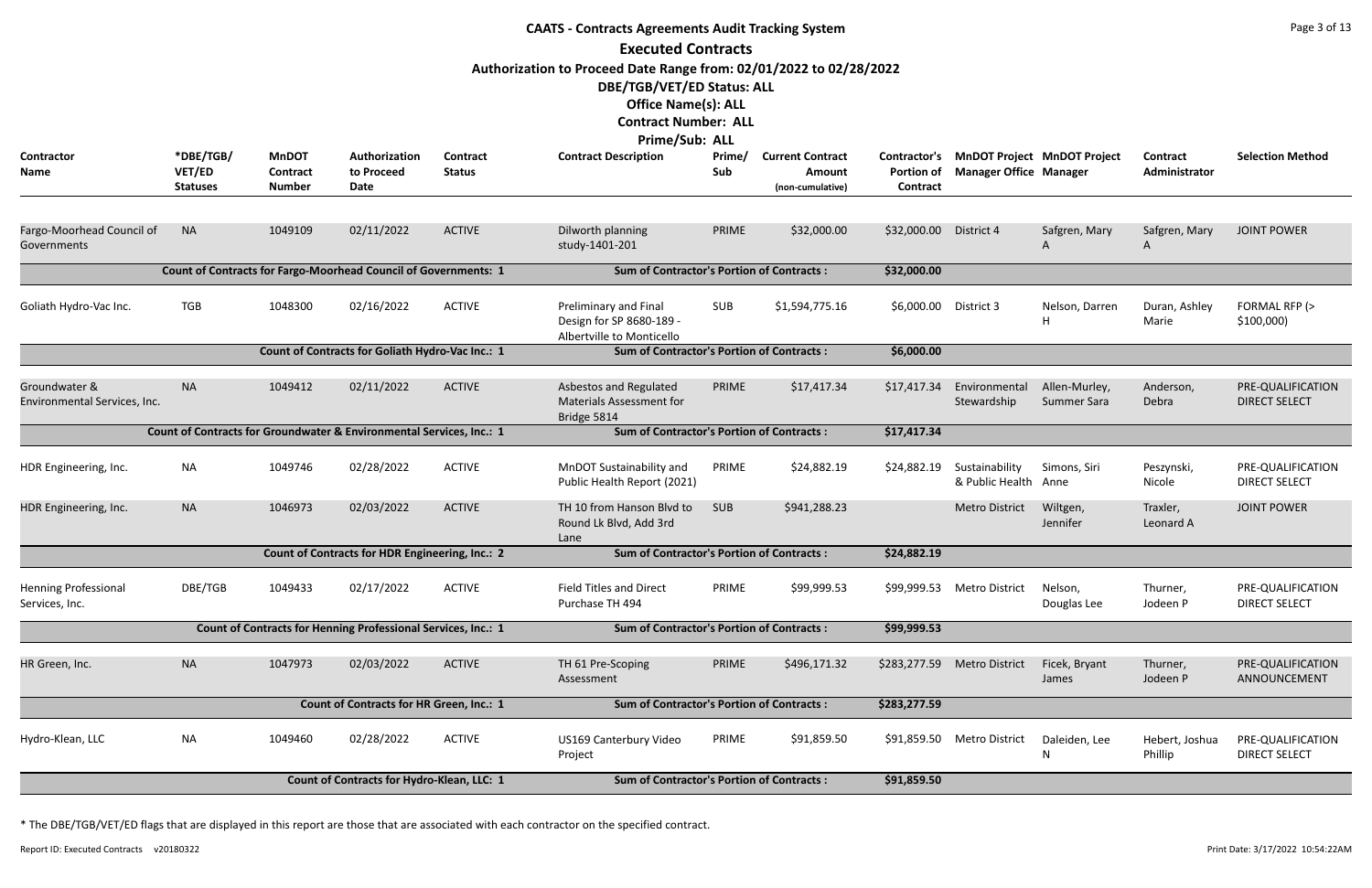|                                            |                                        |                                                                   |                                                         |                           | <b>CAATS - Contracts Agreements Audit Tracking System</b>                                                                                                                              |               |                                                       |                                               |                                                                     |                              |                           | Page 4 of 13                                |
|--------------------------------------------|----------------------------------------|-------------------------------------------------------------------|---------------------------------------------------------|---------------------------|----------------------------------------------------------------------------------------------------------------------------------------------------------------------------------------|---------------|-------------------------------------------------------|-----------------------------------------------|---------------------------------------------------------------------|------------------------------|---------------------------|---------------------------------------------|
|                                            |                                        |                                                                   |                                                         |                           | <b>Executed Contracts</b>                                                                                                                                                              |               |                                                       |                                               |                                                                     |                              |                           |                                             |
|                                            |                                        |                                                                   |                                                         |                           | Authorization to Proceed Date Range from: 02/01/2022 to 02/28/2022                                                                                                                     |               |                                                       |                                               |                                                                     |                              |                           |                                             |
|                                            |                                        |                                                                   |                                                         |                           | DBE/TGB/VET/ED Status: ALL                                                                                                                                                             |               |                                                       |                                               |                                                                     |                              |                           |                                             |
|                                            |                                        |                                                                   |                                                         |                           | <b>Office Name(s): ALL</b>                                                                                                                                                             |               |                                                       |                                               |                                                                     |                              |                           |                                             |
|                                            |                                        |                                                                   |                                                         |                           | <b>Contract Number: ALL</b>                                                                                                                                                            |               |                                                       |                                               |                                                                     |                              |                           |                                             |
|                                            |                                        |                                                                   |                                                         |                           | Prime/Sub: ALL                                                                                                                                                                         |               |                                                       |                                               |                                                                     |                              |                           |                                             |
| Contractor<br>Name                         | *DBE/TGB/<br>VET/ED<br><b>Statuses</b> | <b>MnDOT</b><br><b>Contract</b><br><b>Number</b>                  | Authorization<br>to Proceed<br><b>Date</b>              | Contract<br><b>Status</b> | <b>Contract Description</b>                                                                                                                                                            | Prime/<br>Sub | <b>Current Contract</b><br>Amount<br>(non-cumulative) | Contractor's<br><b>Portion of</b><br>Contract | <b>MnDOT Project MnDOT Project</b><br><b>Manager Office Manager</b> |                              | Contract<br>Administrator | <b>Selection Method</b>                     |
| HZ United, LLC                             | DBE/TGB                                | 1048300                                                           | 02/16/2022                                              | <b>ACTIVE</b>             | Preliminary and Final<br>Design for SP 8680-189 -<br>Albertville to Monticello                                                                                                         | <b>SUB</b>    | \$1,594,775.16                                        | \$61,666.92 District 3                        |                                                                     | Nelson, Darren<br>H          | Duran, Ashley<br>Marie    | FORMAL RFP (><br>\$100,000                  |
|                                            |                                        |                                                                   | Count of Contracts for HZ United, LLC: 1                |                           | <b>Sum of Contractor's Portion of Contracts:</b>                                                                                                                                       |               |                                                       | \$61,666.92                                   |                                                                     |                              |                           |                                             |
| <b>Ideate Consulting PLLC</b>              | DBE/TGB                                | 1048652                                                           | 02/28/2022                                              | <b>ACTIVE</b>             | Highway 10 Corridor Study<br>- 15th Avenue Southeast,<br>St. Cloud to Highway 24,<br>Clear Lake                                                                                        | SUB           | \$639,573.02                                          | \$17,775.50 District 3                        |                                                                     | Voss, Steven J               | Anderson,<br>Debra        | PRE-QUALIFICATION<br>ANNOUNCEMENT           |
| <b>Ideate Consulting PLLC</b>              | DBE/TGB                                | 1035062W05                                                        | 02/11/2022                                              | <b>ACTIVE</b>             | I-94 WB Near Alexandria<br><b>Concrete Unbonded</b><br>Overlay                                                                                                                         | <b>SUB</b>    | \$264,682.07                                          | \$12,400.00                                   | District 4                                                          | Vanderhider,<br>Lori J       | Arneson, Kelly<br>A       | <b>MASTER CONTRACT</b><br><b>WORK ORDER</b> |
|                                            |                                        |                                                                   | <b>Count of Contracts for Ideate Consulting PLLC: 2</b> |                           | <b>Sum of Contractor's Portion of Contracts:</b>                                                                                                                                       |               |                                                       | \$30,175.50                                   |                                                                     |                              |                           |                                             |
| Industrial Hygiene Services<br>Corporation | NA                                     | 1048018                                                           | 02/04/2022                                              | <b>ACTIVE</b>             | City of Moorhead TH10/75<br>11th Street Underpass<br>Project, Regulated waste<br>removal, well sealing and<br>subsurface sewage<br>treatment system closure<br>for Building Demolition | PRIME         | \$303,125.00                                          | \$303,125.00                                  | Environmental<br>Stewardship                                        | Allen-Murley,<br>Summer Sara | Anderson,<br>Debra        | PRE-QUALIFICATION<br>ANNOUNCEMENT           |
|                                            |                                        | Count of Contracts for Industrial Hygiene Services Corporation: 1 |                                                         |                           | <b>Sum of Contractor's Portion of Contracts:</b>                                                                                                                                       |               |                                                       | \$303,125.00                                  |                                                                     |                              |                           |                                             |
| Isthmus Engineering, Inc.                  | DBE/TGB                                | 1048652                                                           | 02/28/2022                                              | <b>ACTIVE</b>             | Highway 10 Corridor Study<br>- 15th Avenue Southeast,<br>St. Cloud to Highway 24,<br>Clear Lake                                                                                        | <b>SUB</b>    | \$639,573.02                                          | \$104,031.20                                  | District 3                                                          | Voss, Steven J               | Anderson,<br>Debra        | PRE-QUALIFICATION<br>ANNOUNCEMENT           |
| Isthmus Engineering, Inc.                  | DBE/TGB                                | 1049546                                                           | 02/11/2022                                              | <b>ACTIVE</b>             | AutoCAD Support &<br><b>Training Services</b>                                                                                                                                          | PRIME         | \$24,998.80                                           |                                               | \$24,998.80 Maintenance                                             | Reider, Neile<br>John        | Peszynski,<br>Nicole      | <b>EQUITY DIRECT</b><br>SELECT (<\$25,000)  |
|                                            |                                        | Count of Contracts for Isthmus Engineering, Inc.: 2               |                                                         |                           | <b>Sum of Contractor's Portion of Contracts:</b>                                                                                                                                       |               |                                                       | \$129,030.00                                  |                                                                     |                              |                           |                                             |
| Kimley-Horn and Associates,<br>Inc.        | <b>NA</b>                              | 1049416                                                           | 02/18/2022                                              | <b>ACTIVE</b>             | 194 and TH10 I-Beam Sign<br>Design                                                                                                                                                     | PRIME         | \$86,357.06                                           | \$86,357.06                                   | District 4                                                          | Oyster, Kalob<br>Joeb        | Bausman, Brian            | PRE-QUALIFICATION<br><b>DIRECT SELECT</b>   |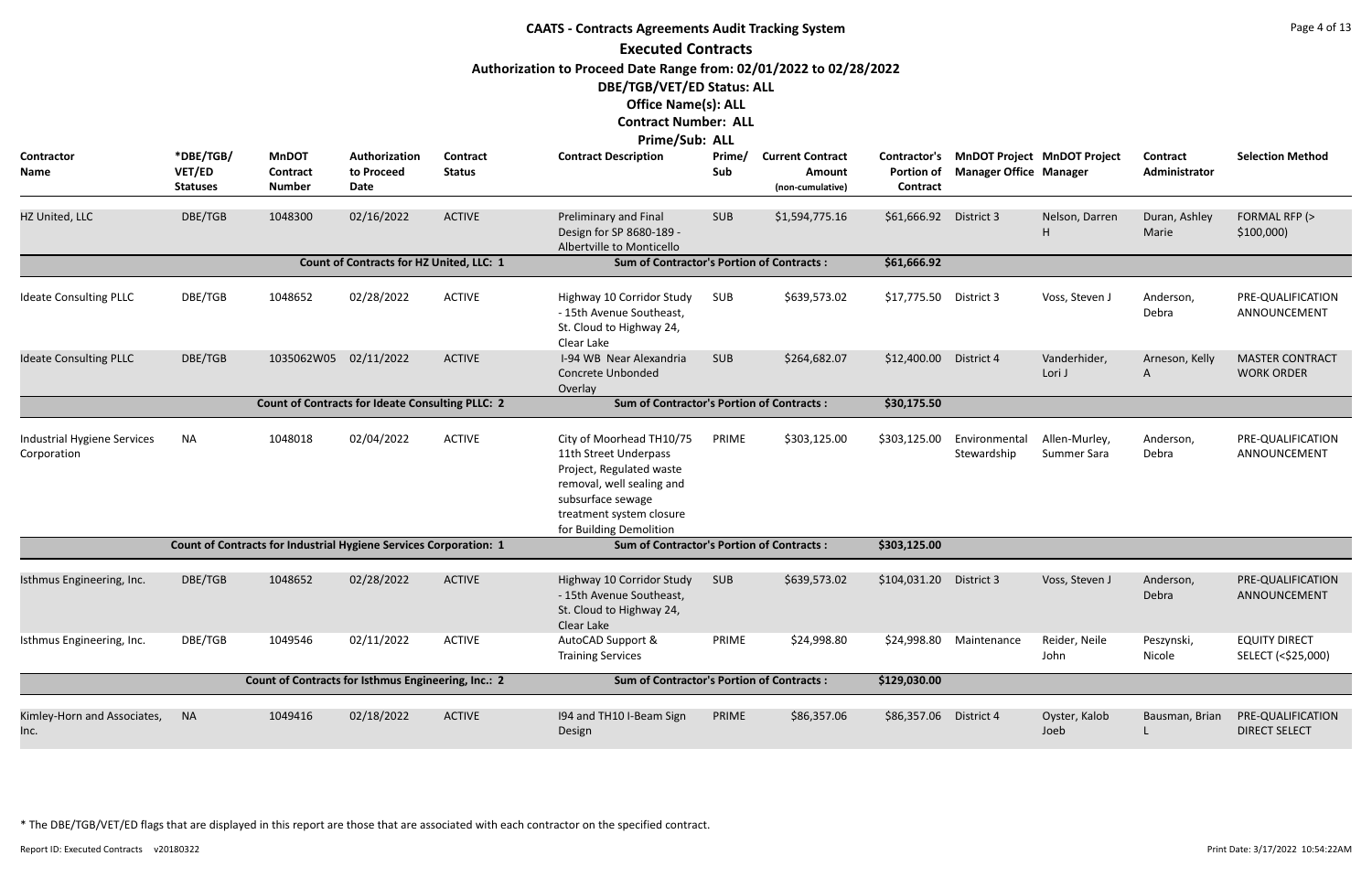|                                     | <b>CAATS - Contracts Agreements Audit Tracking System</b><br><b>Executed Contracts</b> |                                                  |                                                              |                                  |                                                                                                                           |               |                                                       |                                                      |                               |                                    |                           |                                           |  |  |
|-------------------------------------|----------------------------------------------------------------------------------------|--------------------------------------------------|--------------------------------------------------------------|----------------------------------|---------------------------------------------------------------------------------------------------------------------------|---------------|-------------------------------------------------------|------------------------------------------------------|-------------------------------|------------------------------------|---------------------------|-------------------------------------------|--|--|
|                                     |                                                                                        |                                                  |                                                              |                                  |                                                                                                                           |               |                                                       |                                                      |                               |                                    |                           |                                           |  |  |
|                                     |                                                                                        |                                                  |                                                              |                                  | Authorization to Proceed Date Range from: 02/01/2022 to 02/28/2022                                                        |               |                                                       |                                                      |                               |                                    |                           |                                           |  |  |
|                                     |                                                                                        |                                                  |                                                              |                                  | DBE/TGB/VET/ED Status: ALL                                                                                                |               |                                                       |                                                      |                               |                                    |                           |                                           |  |  |
|                                     |                                                                                        |                                                  |                                                              |                                  | <b>Office Name(s): ALL</b>                                                                                                |               |                                                       |                                                      |                               |                                    |                           |                                           |  |  |
|                                     |                                                                                        |                                                  |                                                              |                                  | <b>Contract Number: ALL</b>                                                                                               |               |                                                       |                                                      |                               |                                    |                           |                                           |  |  |
|                                     |                                                                                        |                                                  |                                                              |                                  | Prime/Sub: ALL                                                                                                            |               |                                                       |                                                      |                               |                                    |                           |                                           |  |  |
| Contractor<br>Name                  | *DBE/TGB/<br>VET/ED<br><b>Statuses</b>                                                 | <b>MnDOT</b><br><b>Contract</b><br><b>Number</b> | Authorization<br>to Proceed<br>Date                          | <b>Contract</b><br><b>Status</b> | <b>Contract Description</b>                                                                                               | Prime/<br>Sub | <b>Current Contract</b><br>Amount<br>(non-cumulative) | <b>Contractor's</b><br><b>Portion of</b><br>Contract | <b>Manager Office Manager</b> | <b>MnDOT Project MnDOT Project</b> | Contract<br>Administrator | <b>Selection Method</b>                   |  |  |
| Kimley-Horn and Associates,<br>Inc. | <b>NA</b>                                                                              | 1049301                                          | 02/17/2022                                                   | <b>ACTIVE</b>                    | <b>Traffic Management</b><br>Center (TMC) Dynamic<br>Message Sign (DMC)<br>Upgrade/Replacement<br>Design                  | PRIME         | \$79,898.05                                           | \$79,898.05                                          | Metro District                | Manning,<br>Michael P              | Traxler,<br>Leonard A     | PRE-QUALIFICATION<br><b>DIRECT SELECT</b> |  |  |
| Kimley-Horn and Associates,<br>Inc. | <b>NA</b>                                                                              | 1048515                                          | 02/03/2022                                                   | <b>ACTIVE</b>                    | Wetland delineation                                                                                                       | PRIME         | \$99,912.43                                           | \$99,912.43 District 4                               |                               | Dretsch,<br><b>Gabriel Julius</b>  | Bausman, Brian            | PRE-QUALIFICATION<br><b>DIRECT SELECT</b> |  |  |
|                                     |                                                                                        |                                                  |                                                              |                                  |                                                                                                                           |               |                                                       |                                                      |                               |                                    |                           |                                           |  |  |
| <b>KLJ Engineering LLC</b>          | <b>NA</b>                                                                              | 1048652                                          | 02/28/2022                                                   | <b>ACTIVE</b>                    | Highway 10 Corridor Study<br>- 15th Avenue Southeast,<br>St. Cloud to Highway 24,<br>Clear Lake                           | PRIME         | \$639,573.02                                          | \$517,766.32                                         | District 3                    | Voss, Steven J                     | Anderson,<br>Debra        | PRE-QUALIFICATION<br>ANNOUNCEMENT         |  |  |
|                                     |                                                                                        |                                                  | <b>Count of Contracts for KLJ Engineering LLC: 1</b>         |                                  | <b>Sum of Contractor's Portion of Contracts:</b>                                                                          |               |                                                       | \$517,766.32                                         |                               |                                    |                           |                                           |  |  |
|                                     |                                                                                        |                                                  |                                                              |                                  |                                                                                                                           |               |                                                       |                                                      |                               |                                    |                           |                                           |  |  |
| Klun Law Firm, P.A.                 | <b>NA</b>                                                                              | 1049423                                          | 02/03/2022                                                   | <b>ACTIVE</b>                    | Research and prepare<br>approximately 130 titles in<br>St. Louis County.                                                  | PRIME         | \$57,000.00                                           | \$57,000.00                                          | Land<br>Management            | Johnson,<br>Ambur L.               | Johnson,<br>Ambur L.      | PRE-QUALIFICATION<br><b>DIRECT SELECT</b> |  |  |
|                                     |                                                                                        |                                                  | Count of Contracts for Klun Law Firm, P.A.: 1                |                                  | <b>Sum of Contractor's Portion of Contracts:</b>                                                                          |               |                                                       | \$57,000.00                                          |                               |                                    |                           |                                           |  |  |
| Landmark Environmental, LLC DBE/TGB |                                                                                        | 1049464                                          | 02/25/2022                                                   | <b>ACTIVE</b>                    | <b>Rushford Construction</b><br>Monitoring                                                                                | PRIME         | \$92,929.00                                           | \$92,929.00                                          | Environmental<br>Stewardship  | Ustipak, Kelsi<br>Rae              | Anderson,<br>Debra        | PRE-QUALIFICATION<br><b>DIRECT SELECT</b> |  |  |
| Landmark Environmental, LLC DBE/TGB |                                                                                        | 1049459                                          | 02/11/2022                                                   | <b>ACTIVE</b>                    | <b>Aitkin Truck Station</b><br>Asbestos & Regulated<br>Waste Assessment &<br><b>Oversight for Building</b><br>Demolitions | PRIME         | \$9,851.62                                            | \$9,851.62                                           | Environmental<br>Stewardship  | Swanson,<br>Victoria Ann           | Anderson,<br>Debra        | PRE-QUALIFICATION<br><b>DIRECT SELECT</b> |  |  |
| Landmark Environmental, LLC         | DBE/TGB                                                                                | 1049245                                          | 02/03/2022                                                   | <b>ACTIVE</b>                    | Phase II ESA                                                                                                              | PRIME         | \$99,325.60                                           | \$37,228.60                                          | Environmental<br>Stewardship  | Boben, Carolyn<br>Lorraine         | Anderson,<br>Debra        | PRE-QUALIFICATION<br><b>DIRECT SELECT</b> |  |  |
|                                     |                                                                                        |                                                  | <b>Count of Contracts for Landmark Environmental, LLC: 3</b> |                                  | <b>Sum of Contractor's Portion of Contracts:</b>                                                                          |               |                                                       | \$140,009.22                                         |                               |                                    |                           |                                           |  |  |
| <b>MATRIX CONSULTING GROUP</b>      | <b>NA</b>                                                                              | 1047790                                          | 02/28/2022                                                   | <b>ACTIVE</b>                    | <b>Evaluation of Electric</b><br>Vehicle Technologies and<br><b>Alternative Fuels for</b><br><b>Winter Operations</b>     | PRIME         | \$74,995.00                                           | \$74,995.00                                          | Research and<br>Innovation    | Sindt, Matthew<br>George           | Wong, Dennis              | FORMAL RFP (><br>\$100,000                |  |  |
|                                     |                                                                                        |                                                  | <b>Count of Contracts for MATRIX CONSULTING GROUP: 1</b>     |                                  | <b>Sum of Contractor's Portion of Contracts:</b>                                                                          |               |                                                       | \$74,995.00                                          |                               |                                    |                           |                                           |  |  |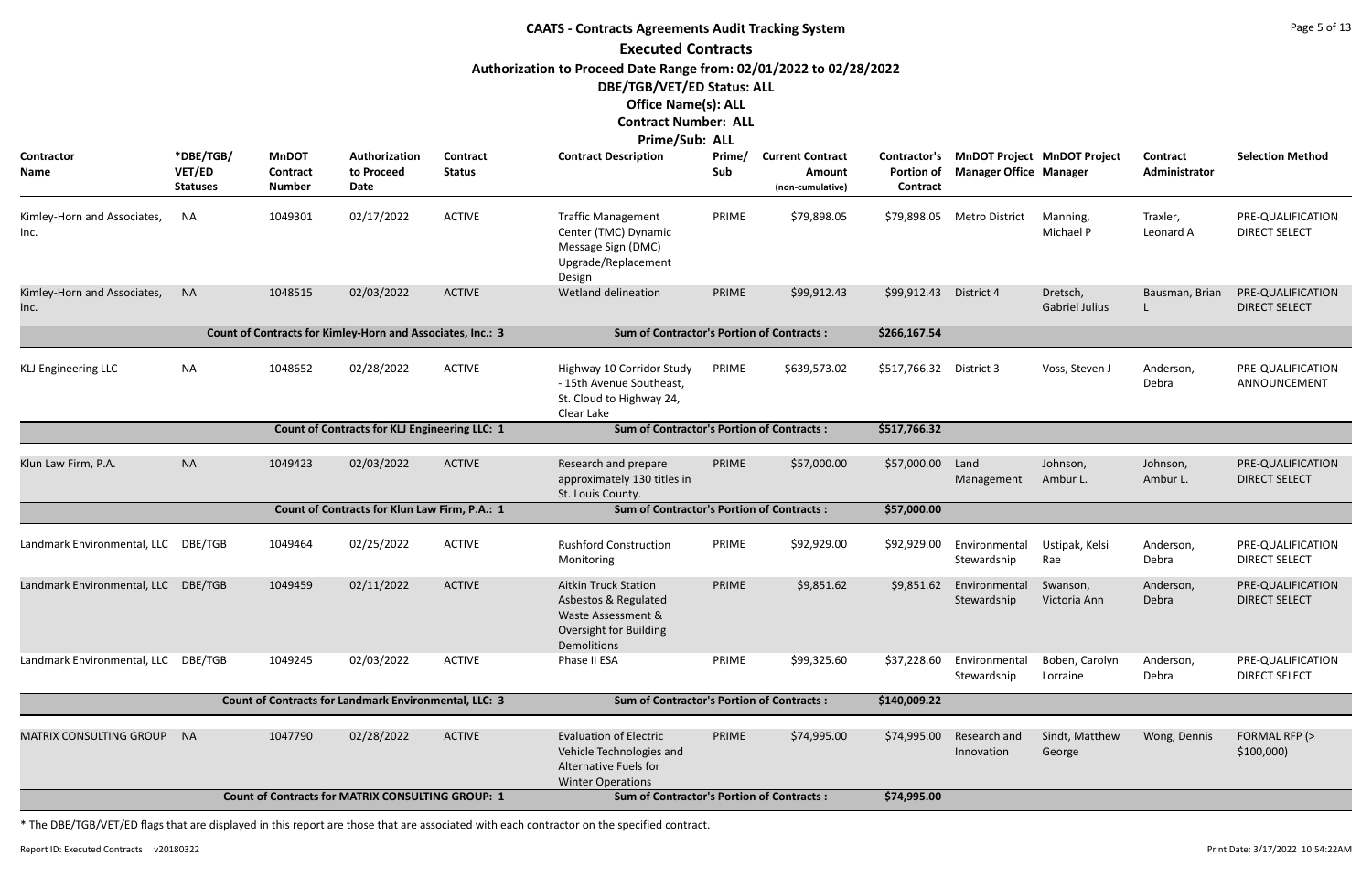|                                                                                                                                 |                                        |                                                  |                                                                           |                           | <b>CAATS - Contracts Agreements Audit Tracking System</b>                                                                                                     |               |                                                       |                                                      |                               |                                    |                                  | Page 6 of 13                                      |  |
|---------------------------------------------------------------------------------------------------------------------------------|----------------------------------------|--------------------------------------------------|---------------------------------------------------------------------------|---------------------------|---------------------------------------------------------------------------------------------------------------------------------------------------------------|---------------|-------------------------------------------------------|------------------------------------------------------|-------------------------------|------------------------------------|----------------------------------|---------------------------------------------------|--|
|                                                                                                                                 |                                        |                                                  |                                                                           |                           | <b>Executed Contracts</b>                                                                                                                                     |               |                                                       |                                                      |                               |                                    |                                  |                                                   |  |
|                                                                                                                                 |                                        |                                                  |                                                                           |                           | Authorization to Proceed Date Range from: 02/01/2022 to 02/28/2022<br>DBE/TGB/VET/ED Status: ALL<br><b>Office Name(s): ALL</b><br><b>Contract Number: ALL</b> |               |                                                       |                                                      |                               |                                    |                                  |                                                   |  |
| <b>Contractor</b><br>Name                                                                                                       | *DBE/TGB/<br>VET/ED<br><b>Statuses</b> | <b>MnDOT</b><br><b>Contract</b><br><b>Number</b> | Authorization<br>to Proceed<br>Date                                       | Contract<br><b>Status</b> | Prime/Sub: ALL<br><b>Contract Description</b>                                                                                                                 | Prime/<br>Sub | <b>Current Contract</b><br>Amount<br>(non-cumulative) | <b>Contractor's</b><br><b>Portion of</b><br>Contract | <b>Manager Office Manager</b> | <b>MnDOT Project MnDOT Project</b> | <b>Contract</b><br>Administrator | <b>Selection Method</b>                           |  |
| Mead and Hunt, Inc.                                                                                                             | <b>NA</b>                              | 1047973                                          | 02/03/2022                                                                | <b>ACTIVE</b>             | TH 61 Pre-Scoping<br>Assessment                                                                                                                               | <b>SUB</b>    | \$496,171.32                                          |                                                      | \$64,832.84 Metro District    | Ficek, Bryant<br>James             | Thurner,<br>Jodeen P             | PRE-QUALIFICATION<br>ANNOUNCEMENT                 |  |
| Count of Contracts for Mead and Hunt, Inc.: 1<br><b>Sum of Contractor's Portion of Contracts:</b><br>\$64,832.84                |                                        |                                                  |                                                                           |                           |                                                                                                                                                               |               |                                                       |                                                      |                               |                                    |                                  |                                                   |  |
| Michael Baker International,<br>Inc.                                                                                            | <b>NA</b>                              | 1048300                                          | 02/16/2022                                                                | <b>ACTIVE</b>             | Preliminary and Final<br>Design for SP 8680-189 -<br>Albertville to Monticello                                                                                | <b>SUB</b>    | \$1,594,775.16                                        | \$335,314.96                                         | District 3                    | Nelson, Darren                     | Duran, Ashley<br>Marie           | FORMAL RFP (><br>\$100,000                        |  |
| Count of Contracts for Michael Baker International, Inc.: 1<br><b>Sum of Contractor's Portion of Contracts:</b><br>\$335,314.96 |                                        |                                                  |                                                                           |                           |                                                                                                                                                               |               |                                                       |                                                      |                               |                                    |                                  |                                                   |  |
| Minnesota Department of<br>Natural Resources (DNR)                                                                              | <b>NA</b>                              | 1049151                                          | 02/11/2022                                                                | <b>ACTIVE</b>             | Lump Sum with DNR for<br>fish passage design                                                                                                                  | PRIME         | \$13,900.00                                           | \$13,900.00                                          | District 4                    | Abraham,<br>Amber R                | Knopf, Justin D                  | INTERAGENCY                                       |  |
|                                                                                                                                 |                                        |                                                  | Count of Contracts for Minnesota Department of Natural Resources (DNR): 1 |                           | <b>Sum of Contractor's Portion of Contracts:</b>                                                                                                              |               |                                                       | \$13,900.00                                          |                               |                                    |                                  |                                                   |  |
| <b>MN State South Central</b><br>College                                                                                        | <b>NA</b>                              | 1049461                                          | 02/03/2022                                                                | <b>ACTIVE</b>             | <b>Electrical Safety Work</b><br>Practices                                                                                                                    | PRIME         | \$1,000.00                                            | \$1,000.00                                           | District 7                    | Fiebelkorn,<br>Andrea              | Peszynski,<br>Nicole             | INTERAGENCY                                       |  |
| MN State South Central<br>College                                                                                               | <b>NA</b>                              | 1049403                                          | 02/02/2022                                                                | <b>ACTIVE</b>             | <b>Fall Protection Training</b>                                                                                                                               | PRIME         | \$11,661.92                                           | \$11,661.92                                          | District 7                    | Fiebelkorn,<br>Andrea              | Peszynski,<br>Nicole             | INTERAGENCY                                       |  |
|                                                                                                                                 |                                        |                                                  | Count of Contracts for MN State South Central College: 2                  |                           | <b>Sum of Contractor's Portion of Contracts:</b>                                                                                                              |               |                                                       | \$12,661.92                                          |                               |                                    |                                  |                                                   |  |
| <b>Moorhead City</b>                                                                                                            | <b>NA</b>                              | 1028289W09 02/11/2022                            |                                                                           | <b>ACTIVE</b>             | 2022 RAISE Grant<br>Application with the city of<br>Moorhead                                                                                                  | PRIME         | \$26,625.00                                           | \$26,625.00                                          | District 4                    | Knopf, Justin D                    | Gannon,<br>Nathan                | <b>MASTER</b><br><b>PARTNERSHIP WORK</b><br>ORDER |  |
|                                                                                                                                 |                                        |                                                  | <b>Count of Contracts for Moorhead City: 1</b>                            |                           | <b>Sum of Contractor's Portion of Contracts:</b>                                                                                                              |               |                                                       | \$26,625.00                                          |                               |                                    |                                  |                                                   |  |
| Nova Group, GBC                                                                                                                 | <b>NA</b>                              | 1049447                                          | 02/25/2022                                                                | <b>ACTIVE</b>             | Lakeville Truck Station Fuel<br><b>System Construction</b><br>Monitoring                                                                                      | PRIME         | \$15,234.98                                           | \$15,234.98                                          | Environmental<br>Stewardship  | Boock, Alyssa                      | Anderson,<br>Debra               | PRE-QUALIFICATION<br><b>DIRECT SELECT</b>         |  |
|                                                                                                                                 |                                        |                                                  | <b>Count of Contracts for Nova Group, GBC: 1</b>                          |                           | <b>Sum of Contractor's Portion of Contracts:</b>                                                                                                              |               |                                                       | \$15,234.98                                          |                               |                                    |                                  |                                                   |  |
| Olson & Nesvold Engineers,<br>P.S.C.                                                                                            | <b>NA</b>                              | 1049481                                          | 02/18/2022                                                                | <b>ACTIVE</b>             | General Approach<br>Panel/Misc. Structural<br>Design                                                                                                          | PRIME         | \$99,555.00                                           | \$99,555.00                                          | <b>Metro District</b>         | Chock, John<br>Michael             | Hebert, Joshua<br>Phillip        | PRE-QUALIFICATION<br><b>DIRECT SELECT</b>         |  |
|                                                                                                                                 |                                        |                                                  | Count of Contracts for Olson & Nesvold Engineers, P.S.C.: 1               |                           | <b>Sum of Contractor's Portion of Contracts:</b>                                                                                                              |               |                                                       | \$99,555.00                                          |                               |                                    |                                  |                                                   |  |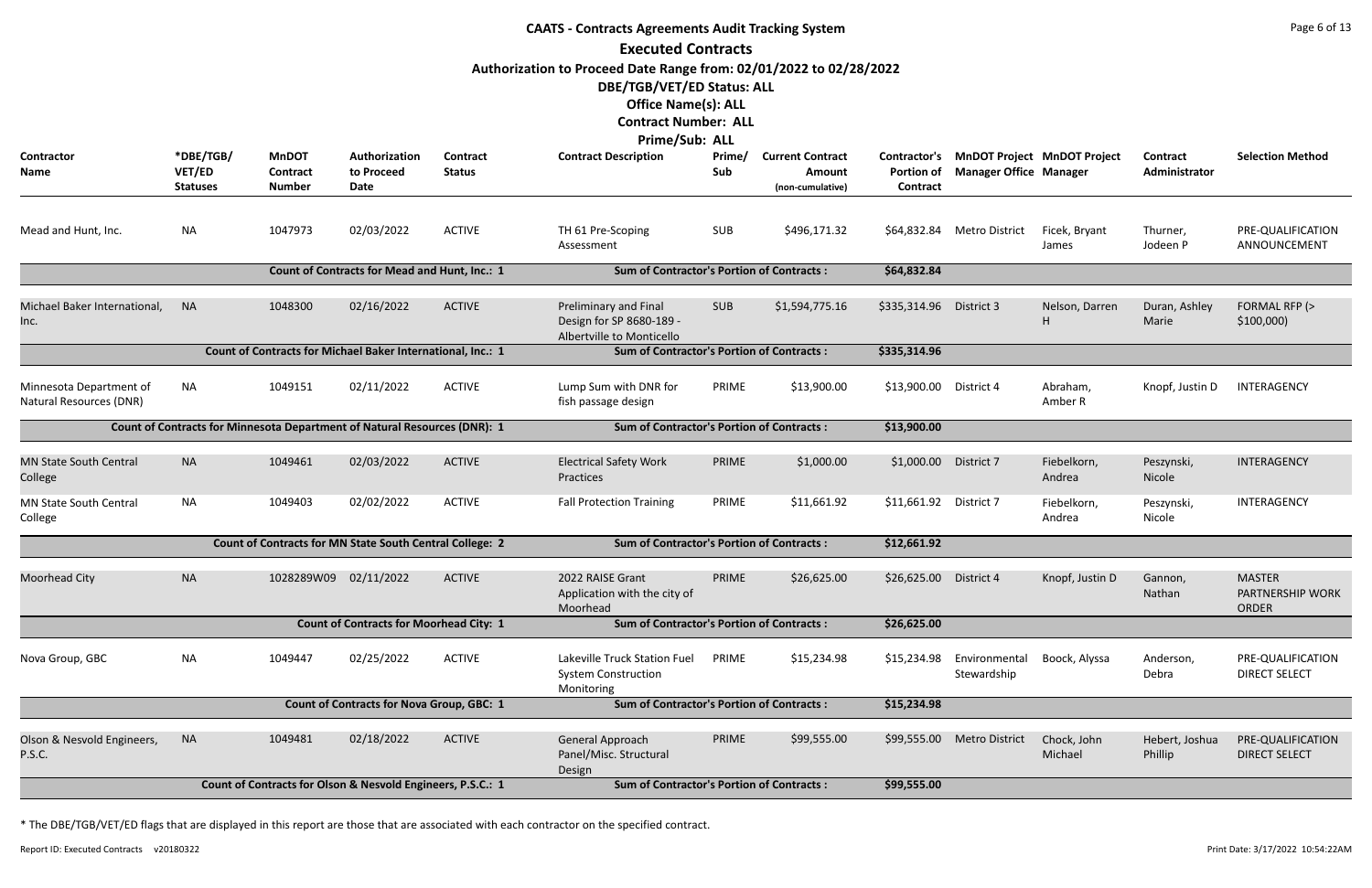|                                                                                       | <b>CAATS - Contracts Agreements Audit Tracking System</b> |                                           |                                                                   |                           |                                                                                                                                                                                                         |               |                                                       |                                               |                               |                                    |                           |                                            |  |  |
|---------------------------------------------------------------------------------------|-----------------------------------------------------------|-------------------------------------------|-------------------------------------------------------------------|---------------------------|---------------------------------------------------------------------------------------------------------------------------------------------------------------------------------------------------------|---------------|-------------------------------------------------------|-----------------------------------------------|-------------------------------|------------------------------------|---------------------------|--------------------------------------------|--|--|
|                                                                                       |                                                           |                                           |                                                                   |                           | <b>Executed Contracts</b>                                                                                                                                                                               |               |                                                       |                                               |                               |                                    |                           |                                            |  |  |
|                                                                                       |                                                           |                                           |                                                                   |                           | Authorization to Proceed Date Range from: 02/01/2022 to 02/28/2022<br>DBE/TGB/VET/ED Status: ALL<br><b>Office Name(s): ALL</b><br><b>Contract Number: ALL</b><br>Prime/Sub: ALL                         |               |                                                       |                                               |                               |                                    |                           |                                            |  |  |
| <b>Contractor</b><br><b>Name</b>                                                      | *DBE/TGB/<br>VET/ED<br><b>Statuses</b>                    | <b>MnDOT</b><br>Contract<br><b>Number</b> | Authorization<br>to Proceed<br><b>Date</b>                        | Contract<br><b>Status</b> | <b>Contract Description</b>                                                                                                                                                                             | Prime/<br>Sub | <b>Current Contract</b><br>Amount<br>(non-cumulative) | <b>Contractor's</b><br>Portion of<br>Contract | <b>Manager Office Manager</b> | <b>MnDOT Project MnDOT Project</b> | Contract<br>Administrator | <b>Selection Method</b>                    |  |  |
| Pace Analytical Services, Inc.                                                        | NA                                                        | 1049245                                   | 02/03/2022                                                        | <b>ACTIVE</b>             | Phase II ESA                                                                                                                                                                                            | SUB           | \$99,325.60                                           | \$33,900.00                                   | Environmental<br>Stewardship  | Boben, Carolyn<br>Lorraine         | Anderson,<br>Debra        | PRE-QUALIFICATION<br><b>DIRECT SELECT</b>  |  |  |
|                                                                                       |                                                           |                                           | <b>Count of Contracts for Pace Analytical Services, Inc.: 1</b>   |                           | <b>Sum of Contractor's Portion of Contracts:</b>                                                                                                                                                        |               |                                                       | \$33,900.00                                   |                               |                                    |                           |                                            |  |  |
| Patchin Messner Appraisals,<br>Inc. dba Patchin Messner                               | <b>NA</b>                                                 | 1049722                                   | 02/25/2022                                                        | <b>ACTIVE</b>             | Fair Market Appraisal for<br>Conveyance 2016-0090                                                                                                                                                       | PRIME         | \$4,500.00                                            | \$4,500.00                                    | Land<br>Management            | Currell, James<br>Lewis            | Peszynski,<br>Nicole      | PRE-QUALIFICATION<br><b>DIRECT SELECT</b>  |  |  |
| Count of Contracts for Patchin Messner Appraisals, Inc. dba Patchin Messner Valuation |                                                           |                                           |                                                                   | <b>Counselors: 1</b>      | <b>Sum of Contractor's Portion of Contracts:</b>                                                                                                                                                        |               |                                                       | \$4,500.00                                    |                               |                                    |                           |                                            |  |  |
| <b>Professional Engineering</b><br>Services, Ltd.                                     | DBE/TGB                                                   | 1049694                                   | 02/24/2022                                                        | <b>ACTIVE</b>             | <b>Small Business</b><br><b>Opportunity Program</b><br><b>Inspection Contract</b><br>FY22_ES 2<br><b>Small Business</b><br><b>Opportunity Program</b><br><b>Inspection Contract</b><br><b>FY22 ES 2</b> | PRIME         | \$24,903.14                                           |                                               | \$24,903.14 Metro District    | Olson, Tracy<br>Marilyn            | Traxler,<br>Leonard A     | <b>EQUITY DIRECT</b><br>SELECT (<\$25,000) |  |  |
|                                                                                       |                                                           |                                           | Count of Contracts for Professional Engineering Services, Ltd.: 1 |                           | <b>Sum of Contractor's Portion of Contracts:</b>                                                                                                                                                        |               |                                                       | \$24,903.14                                   |                               |                                    |                           |                                            |  |  |
| <b>Professional Service</b><br>Industries, Inc.                                       | <b>NA</b>                                                 | 1049305                                   | 02/11/2022                                                        | <b>ACTIVE</b>             | Asbestos & Reg Waste<br>Assessment & Oversight<br>for Culvert<br>Rehabilitation/Replaceme<br>nt                                                                                                         | PRIME         | \$7,039.80                                            | \$7,039.80                                    | Environmental<br>Stewardship  | Swanson,<br>Victoria Ann           | Anderson,<br>Debra        | PRE-QUALIFICATION<br><b>DIRECT SELECT</b>  |  |  |
|                                                                                       |                                                           |                                           | Count of Contracts for Professional Service Industries, Inc.: 1   |                           | <b>Sum of Contractor's Portion of Contracts:</b>                                                                                                                                                        |               |                                                       | \$7,039.80                                    |                               |                                    |                           |                                            |  |  |
| <b>QUALITY COUNTS LLC</b>                                                             | <b>TGB</b>                                                | 1047219                                   | 02/03/2022                                                        | <b>ACTIVE</b>             | Planning Study in Alex -<br>Fund 2700, Dept Fin<br>T7946753 Approp T790083<br>SP 5320-27 - FY22 30k, FY23<br>30k                                                                                        | <b>SUB</b>    | \$86,337.26                                           | \$3,000.00                                    | District 4                    | Safgren, Mary<br>A                 | Safgren, Mary<br>A        | PRE-QUALIFICATION<br><b>DIRECT SELECT</b>  |  |  |
| <b>QUALITY COUNTS LLC</b>                                                             | <b>TGB</b>                                                | 1047973                                   | 02/03/2022                                                        | <b>ACTIVE</b>             | TH 61 Pre-Scoping<br>Assessment                                                                                                                                                                         | SUB           | \$496,171.32                                          |                                               | \$17,290.00 Metro District    | Ficek, Bryant<br>James             | Thurner,<br>Jodeen P      | PRE-QUALIFICATION<br>ANNOUNCEMENT          |  |  |
|                                                                                       |                                                           |                                           | <b>Count of Contracts for QUALITY COUNTS LLC: 2</b>               |                           | <b>Sum of Contractor's Portion of Contracts:</b>                                                                                                                                                        |               |                                                       | \$20,290.00                                   |                               |                                    |                           |                                            |  |  |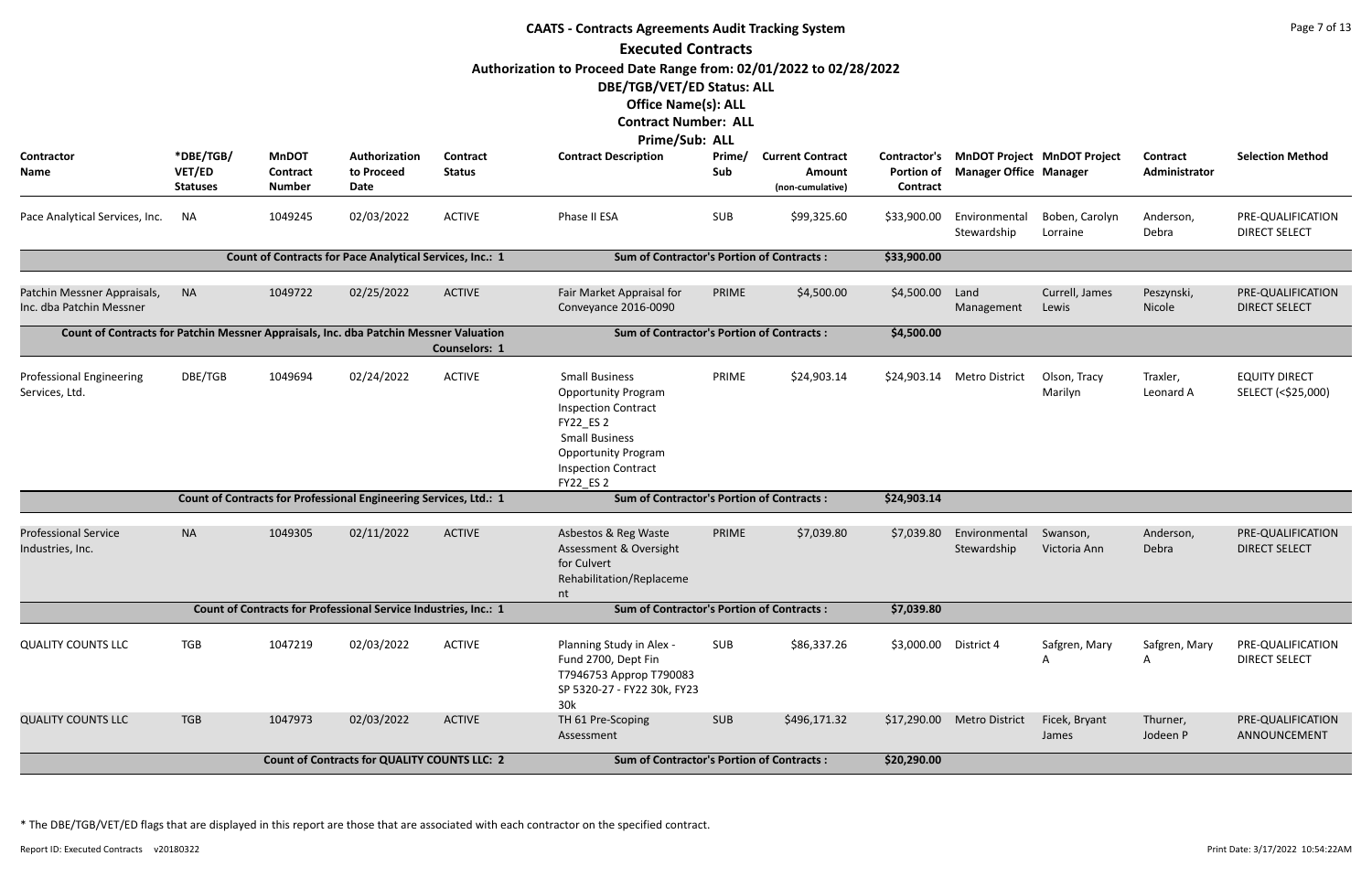|                                                           |                                        |                                                  |                                                                                  |                           | <b>CAATS - Contracts Agreements Audit Tracking System</b>                        |               |                                                       |                                               |                               |                                    |                           | Page 8 of 13                              |
|-----------------------------------------------------------|----------------------------------------|--------------------------------------------------|----------------------------------------------------------------------------------|---------------------------|----------------------------------------------------------------------------------|---------------|-------------------------------------------------------|-----------------------------------------------|-------------------------------|------------------------------------|---------------------------|-------------------------------------------|
|                                                           |                                        |                                                  |                                                                                  |                           | <b>Executed Contracts</b>                                                        |               |                                                       |                                               |                               |                                    |                           |                                           |
|                                                           |                                        |                                                  |                                                                                  |                           | Authorization to Proceed Date Range from: 02/01/2022 to 02/28/2022               |               |                                                       |                                               |                               |                                    |                           |                                           |
|                                                           |                                        |                                                  |                                                                                  |                           | DBE/TGB/VET/ED Status: ALL                                                       |               |                                                       |                                               |                               |                                    |                           |                                           |
|                                                           |                                        |                                                  |                                                                                  |                           | <b>Office Name(s): ALL</b>                                                       |               |                                                       |                                               |                               |                                    |                           |                                           |
|                                                           |                                        |                                                  |                                                                                  |                           | <b>Contract Number: ALL</b>                                                      |               |                                                       |                                               |                               |                                    |                           |                                           |
|                                                           |                                        |                                                  |                                                                                  |                           | Prime/Sub: ALL                                                                   |               |                                                       |                                               |                               |                                    |                           |                                           |
| Contractor<br>Name                                        | *DBE/TGB/<br>VET/ED<br><b>Statuses</b> | <b>MnDOT</b><br><b>Contract</b><br><b>Number</b> | Authorization<br>to Proceed<br>Date                                              | Contract<br><b>Status</b> | <b>Contract Description</b>                                                      | Prime/<br>Sub | <b>Current Contract</b><br>Amount<br>(non-cumulative) | Contractor's<br><b>Portion of</b><br>Contract | <b>Manager Office Manager</b> | <b>MnDOT Project MnDOT Project</b> | Contract<br>Administrator | <b>Selection Method</b>                   |
| Quantum Spatial, Inc.                                     | <b>NA</b>                              | 1049400                                          | 02/03/2022                                                                       | <b>ACTIVE</b>             | Photogrammetric Mapping                                                          | PRIME         | \$57,250.00                                           | \$57,250.00                                   | Land<br>Management            | Smith, Adam<br>Eric                | McLane,<br>Michael Joseph | PRE-QUALIFICATION<br><b>DIRECT SELECT</b> |
|                                                           |                                        |                                                  | Count of Contracts for Quantum Spatial, Inc.: 1                                  |                           | <b>Sum of Contractor's Portion of Contracts:</b>                                 |               |                                                       | \$57,250.00                                   |                               |                                    |                           |                                           |
| Ramboll US Consulting, Inc.<br>fka Ramboll US Corporation | <b>NA</b>                              | 1049246                                          | 02/03/2022                                                                       | <b>ACTIVE</b>             | Phase II ESA Design                                                              | PRIME         | \$99,691.90                                           | \$99,691.90                                   | Environmental<br>Stewardship  | Boben, Carolyn<br>Lorraine         | Anderson,<br>Debra        | PRE-QUALIFICATION<br><b>DIRECT SELECT</b> |
|                                                           |                                        |                                                  | Count of Contracts for Ramboll US Consulting, Inc. fka Ramboll US Corporation: 1 |                           | <b>Sum of Contractor's Portion of Contracts:</b>                                 |               |                                                       | \$99,691.90                                   |                               |                                    |                           |                                           |
| Range Environmental Drilling                              | <b>VET</b>                             | 1049245                                          | 02/03/2022                                                                       | <b>ACTIVE</b>             | Phase II ESA                                                                     | SUB           | \$99,325.60                                           | \$28,197.00                                   | Environmental<br>Stewardship  | Boben, Carolyn<br>Lorraine         | Anderson,<br>Debra        | PRE-QUALIFICATION<br><b>DIRECT SELECT</b> |
|                                                           |                                        |                                                  | <b>Count of Contracts for Range Environmental Drilling: 1</b>                    |                           | <b>Sum of Contractor's Portion of Contracts:</b>                                 |               |                                                       | \$28,197.00                                   |                               |                                    |                           |                                           |
|                                                           |                                        | 1047834                                          | 02/28/2022                                                                       | <b>ACTIVE</b>             |                                                                                  | <b>SUB</b>    |                                                       | \$380,316.68                                  |                               |                                    |                           |                                           |
| Rani Engineering, LLC                                     | DBE/TGB/VET                            |                                                  |                                                                                  |                           | Pre-Design and<br><b>Environmental Review for</b><br>W. 7th St. Mill and Overlay |               | \$2,442,435.60                                        |                                               | Environmental<br>Stewardship  | Jacobson, Nani                     | Kamprath,<br>Augustine    | FORMAL RFP (><br>\$100,000                |
| Rani Engineering, LLC                                     | DBE/TGB/VET                            | 1048300                                          | 02/16/2022                                                                       | <b>ACTIVE</b>             | Preliminary and Final<br>Design for SP 8680-189 -<br>Albertville to Monticello   | SUB           | \$1,594,775.16                                        | \$69,479.73                                   | District 3                    | Nelson, Darren<br>Н                | Duran, Ashley<br>Marie    | FORMAL RFP (><br>\$100,000                |
| Rani Engineering, LLC                                     | DBE/TGB/VET                            | 1047904                                          | 02/02/2022                                                                       | <b>ACTIVE</b>             | <b>Preliminary and Detail</b><br>Design for State Project<br>(SP) 8828-139       | <b>SUB</b>    | \$429,205.87                                          | \$89,569.73                                   | District 8                    | Kinuthia, Isaac<br>G               | Weller, Derek<br>Randall  | PRE-QUALIFICATION<br>ANNOUNCEMENT         |
|                                                           |                                        |                                                  | Count of Contracts for Rani Engineering, LLC: 3                                  |                           | <b>Sum of Contractor's Portion of Contracts:</b>                                 |               |                                                       | \$539,366.14                                  |                               |                                    |                           |                                           |
| Ronald W. Spencer, a Sole<br>Proprietor                   | NA                                     | 1049692                                          | 02/25/2022                                                                       | <b>ACTIVE</b>             | Ron Spencer Title Order<br>110797                                                | PRIME         | \$16,000.00                                           | \$16,000.00                                   | Land<br>Management            | Anderson<br>Bultema,               | Johnson,<br>Ambur L.      | PRE-QUALIFICATION<br><b>DIRECT SELECT</b> |
|                                                           |                                        |                                                  | Count of Contracts for Ronald W. Spencer, a Sole Proprietor: 1                   |                           | <b>Sum of Contractor's Portion of Contracts:</b>                                 |               |                                                       | \$16,000.00                                   |                               |                                    |                           |                                           |
| Safety Signs, LLC                                         | DBE/TGB                                | 1048300                                          | 02/16/2022                                                                       | <b>ACTIVE</b>             | Preliminary and Final<br>Design for SP 8680-189 -<br>Albertville to Monticello   | <b>SUB</b>    | \$1,594,775.16                                        | \$22,500.00                                   | District 3                    | Nelson, Darren<br>H                | Duran, Ashley<br>Marie    | FORMAL RFP (><br>\$100,000                |
|                                                           |                                        |                                                  | Count of Contracts for Safety Signs, LLC: 1                                      |                           | <b>Sum of Contractor's Portion of Contracts:</b>                                 |               |                                                       | \$22,500.00                                   |                               |                                    |                           |                                           |
| Sambatek, Inc.                                            | <b>NA</b>                              | 1047834                                          | 02/28/2022                                                                       | <b>ACTIVE</b>             | Pre-Design and<br><b>Environmental Review for</b><br>W. 7th St. Mill and Overlay | PRIME         | \$2,442,435.60                                        | \$661,176.41                                  | Environmental<br>Stewardship  | Jacobson, Nani                     | Kamprath,<br>Augustine    | FORMAL RFP (><br>\$100,000                |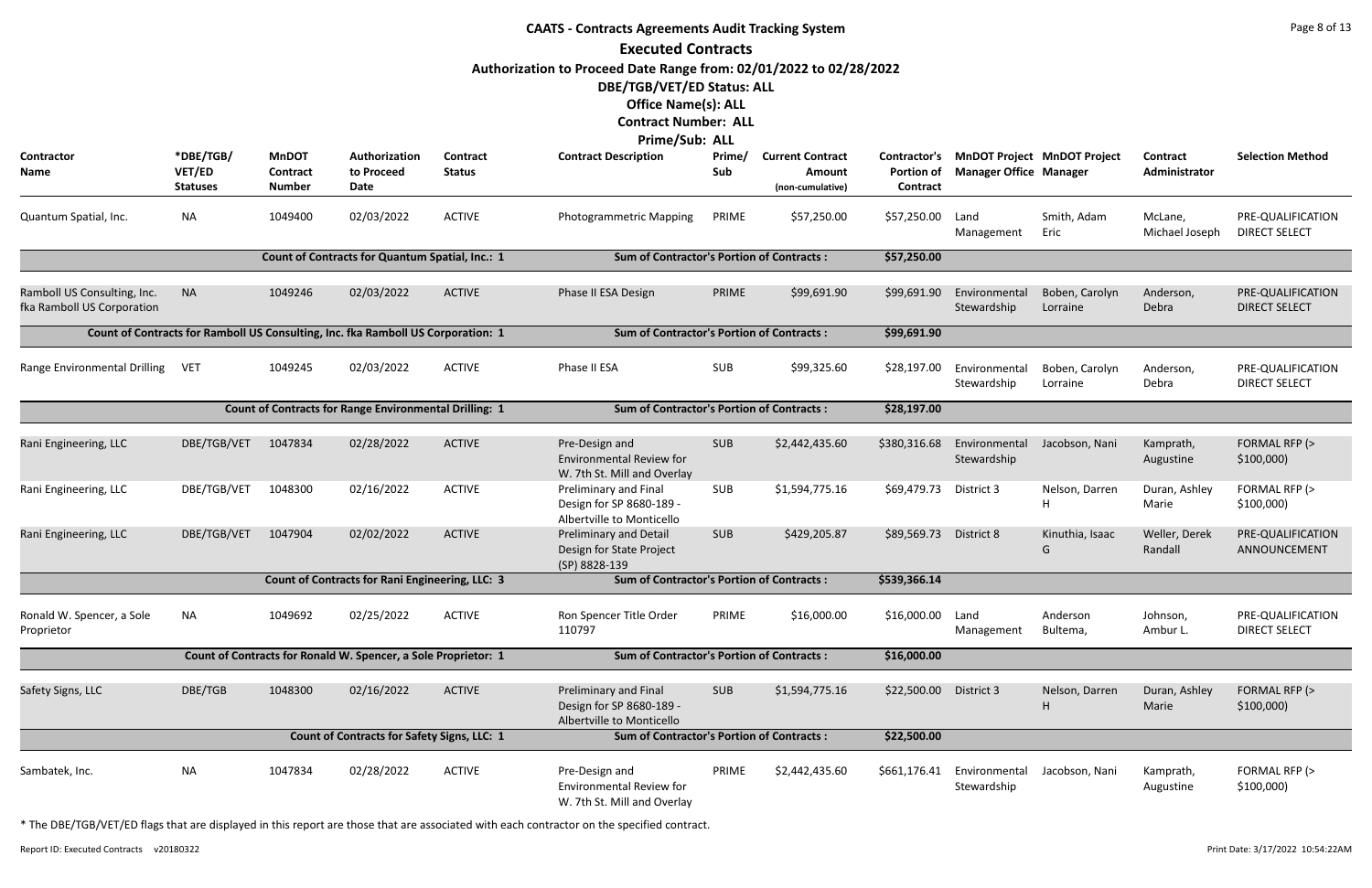|                                                                                                                     | <b>CAATS - Contracts Agreements Audit Tracking System</b><br><b>Executed Contracts</b> |                                                                   |                                     |                                  |                                                                                                                                          |               |                                                       |                               |                               |                                          |                           |                                             |  |  |
|---------------------------------------------------------------------------------------------------------------------|----------------------------------------------------------------------------------------|-------------------------------------------------------------------|-------------------------------------|----------------------------------|------------------------------------------------------------------------------------------------------------------------------------------|---------------|-------------------------------------------------------|-------------------------------|-------------------------------|------------------------------------------|---------------------------|---------------------------------------------|--|--|
|                                                                                                                     |                                                                                        |                                                                   |                                     |                                  |                                                                                                                                          |               |                                                       |                               |                               |                                          |                           |                                             |  |  |
|                                                                                                                     |                                                                                        |                                                                   |                                     |                                  | Authorization to Proceed Date Range from: 02/01/2022 to 02/28/2022                                                                       |               |                                                       |                               |                               |                                          |                           |                                             |  |  |
|                                                                                                                     |                                                                                        |                                                                   |                                     |                                  | DBE/TGB/VET/ED Status: ALL                                                                                                               |               |                                                       |                               |                               |                                          |                           |                                             |  |  |
|                                                                                                                     |                                                                                        |                                                                   |                                     |                                  | <b>Office Name(s): ALL</b>                                                                                                               |               |                                                       |                               |                               |                                          |                           |                                             |  |  |
|                                                                                                                     |                                                                                        |                                                                   |                                     |                                  | <b>Contract Number: ALL</b>                                                                                                              |               |                                                       |                               |                               |                                          |                           |                                             |  |  |
|                                                                                                                     |                                                                                        |                                                                   |                                     |                                  | <b>Prime/Sub: ALL</b>                                                                                                                    |               |                                                       |                               |                               |                                          |                           |                                             |  |  |
| Contractor<br>Name                                                                                                  | *DBE/TGB/<br>VET/ED<br><b>Statuses</b>                                                 | <b>MnDOT</b><br><b>Contract</b><br><b>Number</b>                  | Authorization<br>to Proceed<br>Date | <b>Contract</b><br><b>Status</b> | <b>Contract Description</b>                                                                                                              | Prime/<br>Sub | <b>Current Contract</b><br>Amount<br>(non-cumulative) | <b>Portion of</b><br>Contract | <b>Manager Office Manager</b> | Contractor's MnDOT Project MnDOT Project | Contract<br>Administrator | <b>Selection Method</b>                     |  |  |
| Sambatek, Inc.                                                                                                      | DBE/TGB                                                                                | 1035062W05                                                        | 02/11/2022                          | <b>ACTIVE</b>                    | I-94 WB Near Alexandria<br>Concrete Unbonded<br>Overlay                                                                                  | PRIME         | \$264,682.07                                          | \$232,001.06                  | District 4                    | Vanderhider,<br>Lori J                   | Arneson, Kelly<br>A       | <b>MASTER CONTRACT</b><br><b>WORK ORDER</b> |  |  |
| <b>Sum of Contractor's Portion of Contracts:</b><br>\$893,177.47<br><b>Count of Contracts for Sambatek, Inc.: 2</b> |                                                                                        |                                                                   |                                     |                                  |                                                                                                                                          |               |                                                       |                               |                               |                                          |                           |                                             |  |  |
| Short Elliott Hendrickson, Inc. NA                                                                                  |                                                                                        | 1049534                                                           | 02/28/2022                          | <b>ACTIVE</b>                    | <b>Division S Special</b><br>Provisions                                                                                                  | PRIME         | \$17,671.39                                           | \$17,671.39 District 4        |                               | Oyster, Kalob<br>Joeb                    | Oyster, Kalob<br>Joeb     | QUICK CALL (<<br>\$25,000                   |  |  |
| Short Elliott Hendrickson, Inc. NA                                                                                  |                                                                                        | 1049311                                                           | 02/18/2022                          | <b>ACTIVE</b>                    | Wadena to Franklin Ave -<br>Phase I ESA                                                                                                  | PRIME         | \$34,999.00                                           | \$34,999.00                   | Environmental<br>Stewardship  | Berger, John T                           | Anderson,<br>Debra        | PRE-QUALIFICATION<br><b>DIRECT SELECT</b>   |  |  |
| Short Elliott Hendrickson, Inc. NA                                                                                  |                                                                                        | 1049353                                                           | 02/18/2022                          | <b>ACTIVE</b>                    | South of Brainerd<br><b>Construction Monitoring</b>                                                                                      | PRIME         | \$34,173.42                                           | \$34,173.42                   | Environmental<br>Stewardship  | Berger, John T                           | Anderson,<br>Debra        | PRE-QUALIFICATION<br><b>DIRECT SELECT</b>   |  |  |
| Short Elliott Hendrickson, Inc. NA                                                                                  |                                                                                        | 1049366                                                           | 02/11/2022                          | <b>ACTIVE</b>                    | <b>Construction Design</b><br><b>Support for State Project</b><br>(SP) 3412-73                                                           | PRIME         | \$24,957.66                                           | \$24,957.66                   | District 8                    | Barney, Ryan<br>Justin                   | Weller, Derek<br>Randall  | PRE-QUALIFICATION<br><b>DIRECT SELECT</b>   |  |  |
|                                                                                                                     |                                                                                        | Count of Contracts for Short Elliott Hendrickson, Inc.: 4         |                                     |                                  | <b>Sum of Contractor's Portion of Contracts:</b>                                                                                         |               |                                                       | \$111,801.47                  |                               |                                          |                           |                                             |  |  |
| SRF Consulting Group, Inc.                                                                                          | NA                                                                                     | 1049685                                                           | 02/25/2022                          | <b>ACTIVE</b>                    | <b>Contract Time</b><br>Determination/Constructio<br>n Schedules and Cost<br>Analysis for TH 27<br><b>Reclamation and Bridge</b><br>Work | PRIME         | \$92,740.48                                           | \$92,740.48                   | District 3                    | Allen, Kirk R                            | Peszynski,<br>Nicole      | PRE-QUALIFICATION<br><b>DIRECT SELECT</b>   |  |  |
| SRF Consulting Group, Inc.                                                                                          | <b>NA</b>                                                                              | 1049449                                                           | 02/18/2022                          | <b>ACTIVE</b>                    | <b>Title and Purchase</b><br>Assistance for 25 parcels<br>on 1494                                                                        | PRIME         | \$85,671.27                                           |                               | \$85,671.27 Metro District    | Mascari, John C                          | Hebert, Joshua<br>Phillip | PRE-QUALIFICATION<br><b>DIRECT SELECT</b>   |  |  |
|                                                                                                                     |                                                                                        | Count of Contracts for SRF Consulting Group, Inc.: 2              |                                     |                                  | <b>Sum of Contractor's Portion of Contracts:</b>                                                                                         |               |                                                       | \$178,411.75                  |                               |                                          |                           |                                             |  |  |
| <b>Stantec Consulting Services</b><br>Inc.                                                                          | NA                                                                                     | 1048104                                                           | 02/17/2022                          | <b>ACTIVE</b>                    | Design and RW Acquisition<br>for Intersection<br>Reconstruction at TH58 and<br>CSAH9                                                     | PRIME         | \$501,015.56                                          | \$501,015.56 District 6       |                               | Breyfogle,<br>Aaron J                    | Sayeweh,<br>Prentiss      | PRE-QUALIFICATION<br>ANNOUNCEMENT           |  |  |
|                                                                                                                     |                                                                                        | <b>Count of Contracts for Stantec Consulting Services Inc.: 1</b> |                                     |                                  | <b>Sum of Contractor's Portion of Contracts:</b>                                                                                         |               |                                                       | \$501,015.56                  |                               |                                          |                           |                                             |  |  |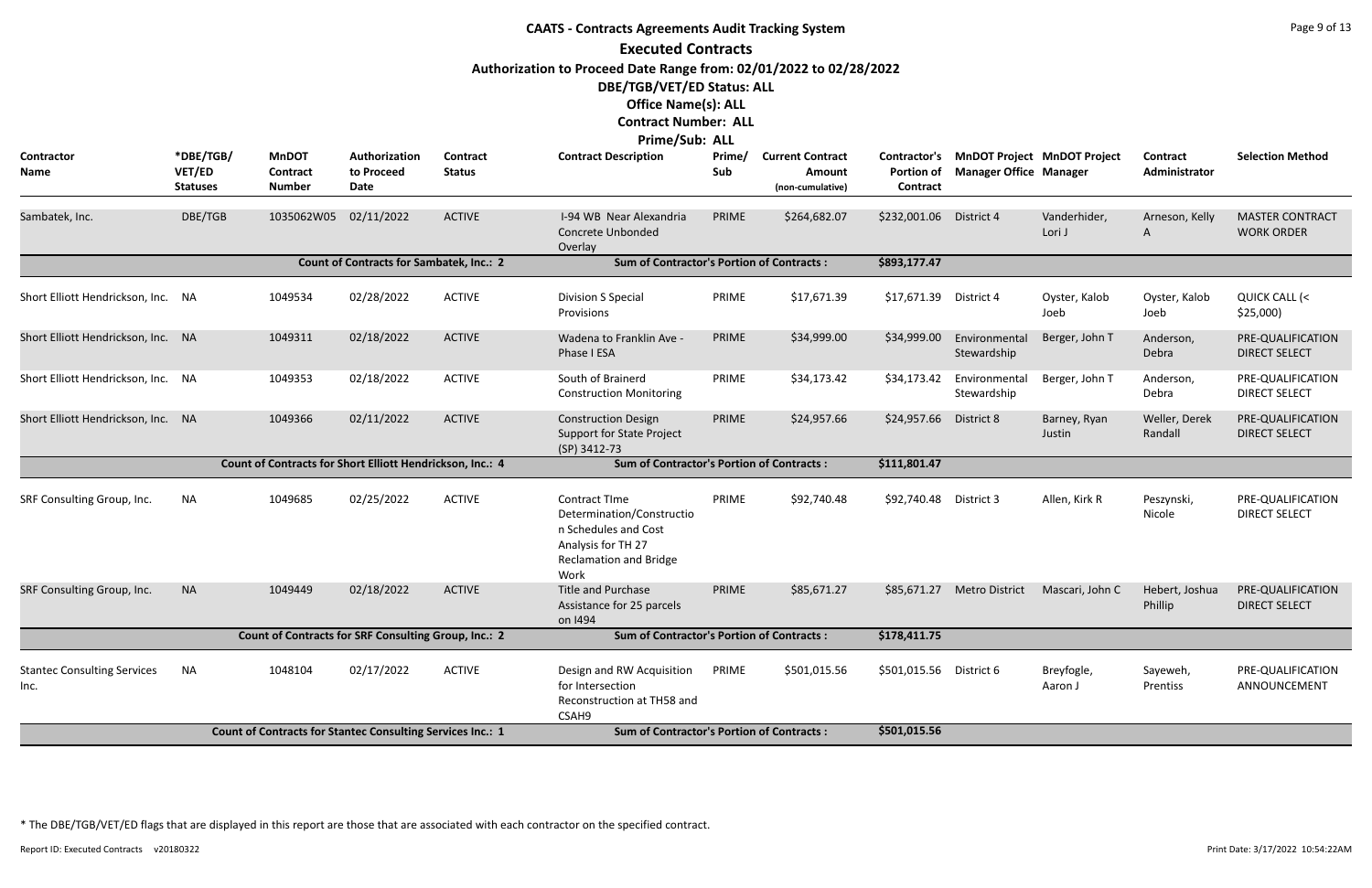|                                                                                                                            | Page 10 of 13<br><b>CAATS - Contracts Agreements Audit Tracking System</b><br><b>Executed Contracts</b> |                                                  |                                                                              |                                  |                                                                                                                                                                                 |               |                                                       |                                               |                               |                                    |                           |                                           |  |  |
|----------------------------------------------------------------------------------------------------------------------------|---------------------------------------------------------------------------------------------------------|--------------------------------------------------|------------------------------------------------------------------------------|----------------------------------|---------------------------------------------------------------------------------------------------------------------------------------------------------------------------------|---------------|-------------------------------------------------------|-----------------------------------------------|-------------------------------|------------------------------------|---------------------------|-------------------------------------------|--|--|
|                                                                                                                            |                                                                                                         |                                                  |                                                                              |                                  | Authorization to Proceed Date Range from: 02/01/2022 to 02/28/2022<br>DBE/TGB/VET/ED Status: ALL<br><b>Office Name(s): ALL</b><br><b>Contract Number: ALL</b><br>Prime/Sub: ALL |               |                                                       |                                               |                               |                                    |                           |                                           |  |  |
| Contractor<br>Name                                                                                                         | *DBE/TGB/<br>VET/ED<br><b>Statuses</b>                                                                  | <b>MnDOT</b><br><b>Contract</b><br><b>Number</b> | Authorization<br>to Proceed<br>Date                                          | <b>Contract</b><br><b>Status</b> | <b>Contract Description</b>                                                                                                                                                     | Prime/<br>Sub | <b>Current Contract</b><br>Amount<br>(non-cumulative) | Contractor's<br><b>Portion of</b><br>Contract | <b>Manager Office Manager</b> | <b>MnDOT Project MnDOT Project</b> | Contract<br>Administrator | <b>Selection Method</b>                   |  |  |
| Stonebrooke Engineering,<br>Inc.                                                                                           | DBE/TGB                                                                                                 | 1047219                                          | 02/03/2022                                                                   | <b>ACTIVE</b>                    | Planning Study in Alex -<br>Fund 2700, Dept Fin<br>T7946753 Approp T790083<br>SP 5320-27 - FY22 30k, FY23<br>30k                                                                | PRIME         | \$86,337.26                                           | \$83,337.26                                   | District 4                    | Safgren, Mary<br>A                 | Safgren, Mary<br>A        | PRE-QUALIFICATION<br><b>DIRECT SELECT</b> |  |  |
| <b>Sum of Contractor's Portion of Contracts:</b><br>Count of Contracts for Stonebrooke Engineering, Inc.: 1<br>\$83,337.26 |                                                                                                         |                                                  |                                                                              |                                  |                                                                                                                                                                                 |               |                                                       |                                               |                               |                                    |                           |                                           |  |  |
| T2 UES, Inc. dba T2 Utility<br>Engineers                                                                                   | <b>NA</b>                                                                                               | 1047834                                          | 02/28/2022                                                                   | <b>ACTIVE</b>                    | Pre-Design and<br>Environmental Review for<br>W. 7th St. Mill and Overlay                                                                                                       | <b>SUB</b>    | \$2,442,435.60                                        | \$661,233.64                                  | Environmental<br>Stewardship  | Jacobson, Nani                     | Kamprath,<br>Augustine    | FORMAL RFP (><br>\$100,000                |  |  |
| T2 UES, Inc. dba T2 Utility<br>Engineers                                                                                   | <b>NA</b>                                                                                               | 1048638                                          | 02/18/2022                                                                   | <b>ACTIVE</b>                    | FY 22-FY 23 Metro-wide Pot<br>holing (Quality level A<br>identification of utilities)                                                                                           | PRIME         | \$449,240.06                                          | \$449,240.06                                  | <b>Metro District</b>         | Nikkola, Dale T                    | Thurner,<br>Jodeen P      | PRE-QUALIFICATION<br>ANNOUNCEMENT         |  |  |
|                                                                                                                            |                                                                                                         |                                                  | Count of Contracts for T2 UES, Inc. dba T2 Utility Engineers: 2              |                                  | <b>Sum of Contractor's Portion of Contracts:</b>                                                                                                                                |               |                                                       | \$1,110,473.70                                |                               |                                    |                           |                                           |  |  |
| TestAmerica Laboratories,<br>Inc.                                                                                          | <b>NA</b>                                                                                               | 1049246                                          | 02/03/2022                                                                   | <b>ACTIVE</b>                    | Phase II ESA Design                                                                                                                                                             | SUB           | \$99,691.90                                           |                                               | Environmental<br>Stewardship  | Boben, Carolyn<br>Lorraine         | Anderson,<br>Debra        | PRE-QUALIFICATION<br><b>DIRECT SELECT</b> |  |  |
|                                                                                                                            |                                                                                                         |                                                  | Count of Contracts for TestAmerica Laboratories, Inc.: 1                     |                                  | <b>Sum of Contractor's Portion of Contracts:</b>                                                                                                                                |               |                                                       |                                               |                               |                                    |                           |                                           |  |  |
| Tinjum Appraisal Company,<br>Inc.                                                                                          | <b>NA</b>                                                                                               | 1049697                                          | 02/25/2022                                                                   | <b>ACTIVE</b>                    | Fair Market Appraisal for<br>Conveyance 2022-0004 &<br>2022-0005                                                                                                                | PRIME         | \$10,200.00                                           | \$10,200.00                                   | Land<br>Management            | Currell, James<br>Lewis            | Peszynski,<br>Nicole      | PRE-QUALIFICATION<br><b>DIRECT SELECT</b> |  |  |
|                                                                                                                            |                                                                                                         |                                                  | Count of Contracts for Tinjum Appraisal Company, Inc.: 1                     |                                  | <b>Sum of Contractor's Portion of Contracts:</b>                                                                                                                                |               |                                                       | \$10,200.00                                   |                               |                                    |                           |                                           |  |  |
| Toltz, King, Duvall, Anderson<br>and Associates, Inc.                                                                      | <b>NA</b>                                                                                               | 1046973                                          | 02/03/2022                                                                   | <b>ACTIVE</b>                    | TH 10 from Hanson Blvd to<br>Round Lk Blvd, Add 3rd<br>Lane                                                                                                                     | SUB           | \$941,288.23                                          |                                               | Metro District                | Wiltgen,<br>Jennifer               | Traxler,<br>Leonard A     | <b>JOINT POWER</b>                        |  |  |
|                                                                                                                            |                                                                                                         |                                                  | Count of Contracts for Toltz, King, Duvall, Anderson and Associates, Inc.: 1 |                                  | <b>Sum of Contractor's Portion of Contracts:</b>                                                                                                                                |               |                                                       |                                               |                               |                                    |                           |                                           |  |  |
| <b>Transportation Collaborative</b><br>& Consultants, LLC                                                                  | <b>NA</b>                                                                                               | 1047219                                          | 02/03/2022                                                                   | <b>ACTIVE</b>                    | Planning Study in Alex -<br>Fund 2700, Dept Fin<br>T7946753 Approp T790083<br>SP 5320-27 - FY22 30k, FY23<br>30k                                                                | <b>SUB</b>    | \$86,337.26                                           | \$0.00                                        | District 4                    | Safgren, Mary                      | Safgren, Mary<br>A        | PRE-QUALIFICATION<br><b>DIRECT SELECT</b> |  |  |
|                                                                                                                            |                                                                                                         |                                                  | Count of Contracts for Transportation Collaborative & Consultants, LLC: 1    |                                  | <b>Sum of Contractor's Portion of Contracts:</b>                                                                                                                                |               |                                                       | \$0.00                                        |                               |                                    |                           |                                           |  |  |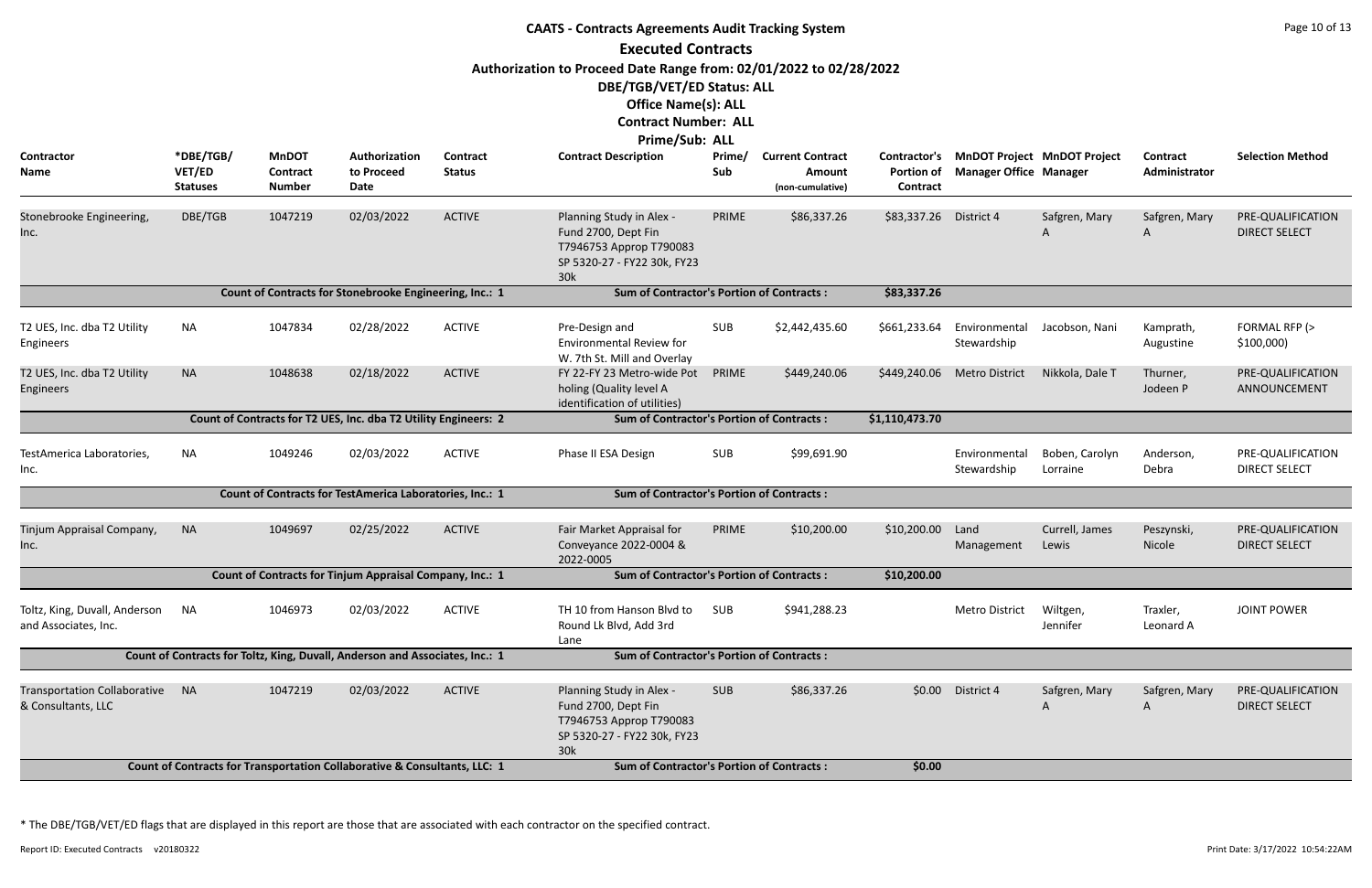|                                                      |                                        |                                                                             |                                                  |                                  | <b>CAATS - Contracts Agreements Audit Tracking System</b>                                                                      |               |                                                       |                                               |                                         |                                    |                           | Page 11 of 13                               |
|------------------------------------------------------|----------------------------------------|-----------------------------------------------------------------------------|--------------------------------------------------|----------------------------------|--------------------------------------------------------------------------------------------------------------------------------|---------------|-------------------------------------------------------|-----------------------------------------------|-----------------------------------------|------------------------------------|---------------------------|---------------------------------------------|
|                                                      |                                        |                                                                             |                                                  |                                  | <b>Executed Contracts</b>                                                                                                      |               |                                                       |                                               |                                         |                                    |                           |                                             |
|                                                      |                                        |                                                                             |                                                  |                                  | Authorization to Proceed Date Range from: 02/01/2022 to 02/28/2022<br>DBE/TGB/VET/ED Status: ALL<br><b>Office Name(s): ALL</b> |               |                                                       |                                               |                                         |                                    |                           |                                             |
|                                                      |                                        |                                                                             |                                                  |                                  | <b>Contract Number: ALL</b>                                                                                                    |               |                                                       |                                               |                                         |                                    |                           |                                             |
|                                                      |                                        |                                                                             |                                                  |                                  | Prime/Sub: ALL                                                                                                                 |               |                                                       |                                               |                                         |                                    |                           |                                             |
| <b>Contractor</b><br><b>Name</b>                     | *DBE/TGB/<br>VET/ED<br><b>Statuses</b> | <b>MnDOT</b><br>Contract<br><b>Number</b>                                   | Authorization<br>to Proceed<br>Date              | <b>Contract</b><br><b>Status</b> | <b>Contract Description</b>                                                                                                    | Prime/<br>Sub | <b>Current Contract</b><br>Amount<br>(non-cumulative) | Contractor's<br><b>Portion of</b><br>Contract | <b>Manager Office Manager</b>           | <b>MnDOT Project MnDOT Project</b> | Contract<br>Administrator | <b>Selection Method</b>                     |
| Traut Companies dba Mark J.<br>Traut Wells, Inc.     | NA                                     | 1049246                                                                     | 02/03/2022                                       | <b>ACTIVE</b>                    | Phase II ESA Design                                                                                                            | SUB           | \$99,691.90                                           |                                               | Environmental<br>Stewardship            | Boben, Carolyn<br>Lorraine         | Anderson,<br>Debra        | PRE-QUALIFICATION<br><b>DIRECT SELECT</b>   |
|                                                      |                                        | Count of Contracts for Traut Companies dba Mark J. Traut Wells, Inc.: 1     |                                                  |                                  | <b>Sum of Contractor's Portion of Contracts:</b>                                                                               |               |                                                       |                                               |                                         |                                    |                           |                                             |
| University of Minnesota                              | <b>NA</b>                              | 1036342W43                                                                  | 02/17/2022                                       | <b>ACTIVE</b>                    | Assessment of Pedestrian<br>Safety and Driver Behavior<br>Near an Automated<br>Vehicle                                         | PRIME         | \$241,816.00                                          | \$241,816.00                                  | CAV-X                                   | Johnson, Cory J                    | Friberg,<br>Michael       | <b>MASTER CONTRACT</b><br><b>WORK ORDER</b> |
| University of Minnesota                              | <b>NA</b>                              | 1036342W42 02/08/2022                                                       |                                                  | <b>ACTIVE</b>                    | <b>Exploring Shared Mobility</b><br>Public-Private Partnerships                                                                | PRIME         | \$8,100.00                                            | \$8,100.00                                    | Transit and<br>Active<br>Transportation | McFadden,<br>Elliott               | Duran, Ashley<br>Marie    | <b>MASTER CONTRACT</b><br><b>WORK ORDER</b> |
| University of Minnesota                              | <b>NA</b>                              | 1036342W41                                                                  | 02/03/2022                                       | <b>ACTIVE</b>                    | <b>Funding Shared Mobility</b><br>Services as an Extension of<br><b>Existing Public Transit</b><br>Services                    | PRIME         | \$76,319.00                                           | \$76,319.00                                   | Transit and<br>Active<br>Transportation | McFadden,<br>Elliott               | Duran, Ashley<br>Marie    | <b>MASTER CONTRACT</b><br><b>WORK ORDER</b> |
|                                                      |                                        | <b>Count of Contracts for University of Minnesota: 3</b>                    |                                                  |                                  | <b>Sum of Contractor's Portion of Contracts:</b>                                                                               |               |                                                       | \$326,235.00                                  |                                         |                                    |                           |                                             |
| Whitmore Resolution Group,<br><b>LLC</b>             | <b>TGB</b>                             | 1049199                                                                     | 02/17/2022                                       | <b>ACTIVE</b>                    | <b>Public Engagement</b><br><b>Support for State Project</b><br>(SP) 3408-90                                                   | PRIME         | \$19,718.00                                           | \$19,718.00                                   | District 8                              | Lighthizer,<br>Mandi Diane         | Weller, Derek<br>Randall  | QUICK CALL (<<br>\$25,000                   |
|                                                      |                                        | Count of Contracts for Whitmore Resolution Group, LLC: 1                    |                                                  |                                  | <b>Sum of Contractor's Portion of Contracts:</b>                                                                               |               |                                                       | \$19,718.00                                   |                                         |                                    |                           |                                             |
| Wood Environment &<br>Infrastructure Solutions, Inc. | <b>NA</b>                              | 1049221                                                                     | 02/11/2022                                       | <b>ACTIVE</b>                    | Response Action Plan,<br>Special Provisions, and<br><b>Regulatory Assistance</b>                                               | PRIME         | \$28,718.84                                           | \$28,718.84                                   | Environmental<br>Stewardship            | Berger, John T                     | Anderson,<br>Debra        | PRE-QUALIFICATION<br><b>DIRECT SELECT</b>   |
|                                                      |                                        | Count of Contracts for Wood Environment & Infrastructure Solutions, Inc.: 1 |                                                  |                                  | <b>Sum of Contractor's Portion of Contracts:</b>                                                                               |               |                                                       | \$28,718.84                                   |                                         |                                    |                           |                                             |
| WSB & Associates, Inc.                               | <b>NA</b>                              | 1047834                                                                     | 02/28/2022                                       | <b>ACTIVE</b>                    | Pre-Design and<br><b>Environmental Review for</b><br>W. 7th St. Mill and Overlay                                               | <b>SUB</b>    | \$2,442,435.60                                        | \$538,085.09                                  | Environmental<br>Stewardship            | Jacobson, Nani                     | Kamprath,<br>Augustine    | FORMAL RFP (><br>\$100,000                  |
| WSB & Associates, Inc.                               | <b>NA</b>                              | 1049448                                                                     | 02/24/2022                                       | <b>ACTIVE</b>                    | <b>CPM Schedule Review</b><br>Project, TH 10 Rum<br>River/Ferry St                                                             | PRIME         | \$69,515.31                                           | \$69,515.31                                   | <b>Metro District</b>                   | Penn, Dan W                        | Traxler,<br>Leonard A     | PRE-QUALIFICATION<br><b>DIRECT SELECT</b>   |
| WSB & Associates, Inc.                               | <b>NA</b>                              | 1048300                                                                     | 02/16/2022                                       | <b>ACTIVE</b>                    | <b>Preliminary and Final</b><br>Design for SP 8680-189 -<br>Albertville to Monticello                                          | PRIME         | \$1,594,775.16                                        | \$1,099,813.55 District 3                     |                                         | Nelson, Darren                     | Duran, Ashley<br>Marie    | FORMAL RFP (><br>\$100,000                  |
|                                                      |                                        |                                                                             | Count of Contracts for WSB & Associates, Inc.: 3 |                                  | <b>Sum of Contractor's Portion of Contracts:</b>                                                                               |               |                                                       | \$1,707,413.95                                |                                         |                                    |                           |                                             |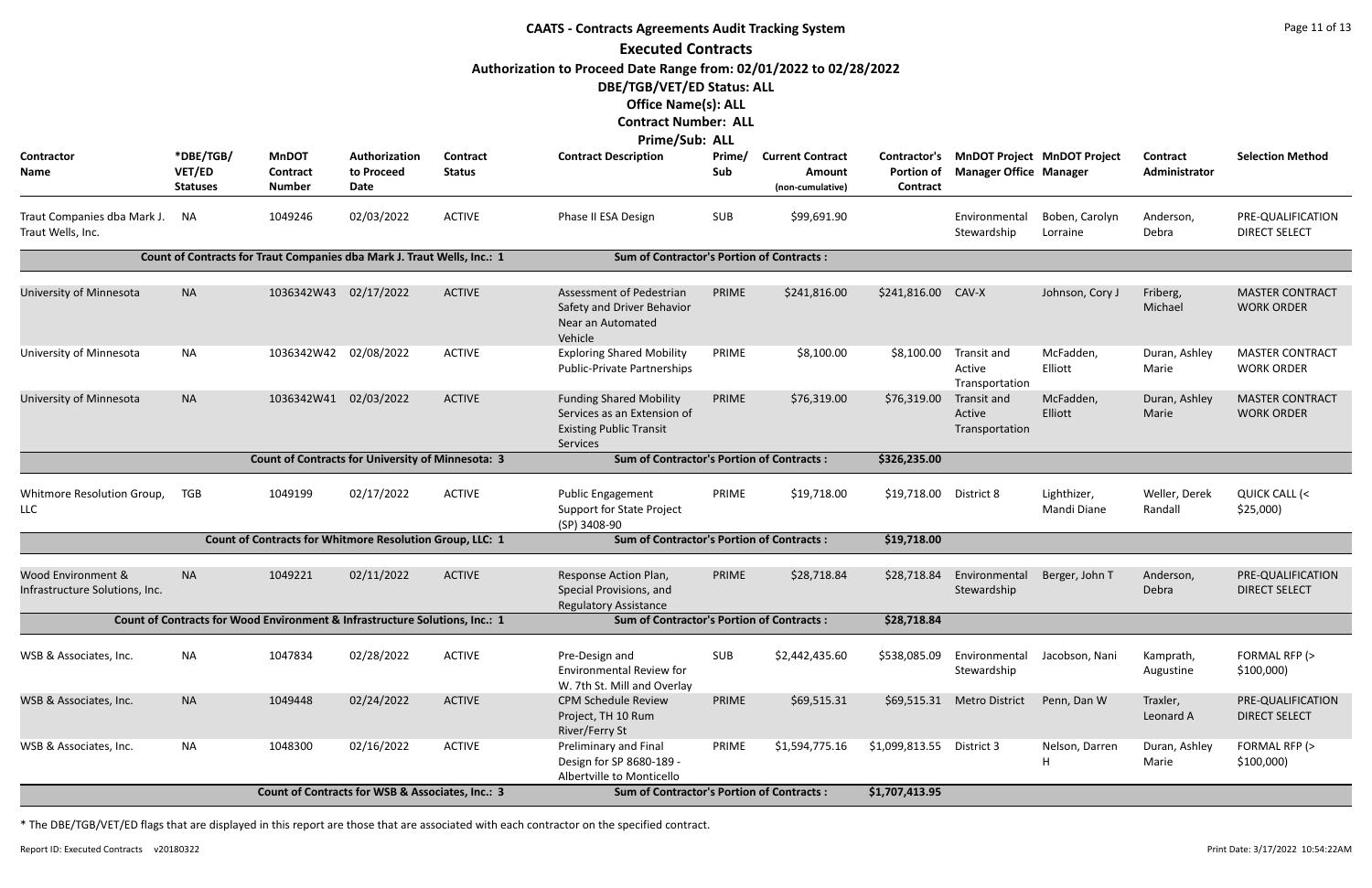|                                         | <b>CAATS - Contracts Agreements Audit Tracking System</b> |                           |                                                                |                 |                                                                                                                                                                                                                       |            |                            |                               |                               |                                    |                        |                                           |  |  |
|-----------------------------------------|-----------------------------------------------------------|---------------------------|----------------------------------------------------------------|-----------------|-----------------------------------------------------------------------------------------------------------------------------------------------------------------------------------------------------------------------|------------|----------------------------|-------------------------------|-------------------------------|------------------------------------|------------------------|-------------------------------------------|--|--|
|                                         |                                                           |                           |                                                                |                 | <b>Executed Contracts</b>                                                                                                                                                                                             |            |                            |                               |                               |                                    |                        |                                           |  |  |
| <b>Contractor</b>                       | *DBE/TGB/                                                 | <b>MnDOT</b>              | Authorization                                                  | <b>Contract</b> | Authorization to Proceed Date Range from: 02/01/2022 to 02/28/2022<br>DBE/TGB/VET/ED Status: ALL<br><b>Office Name(s): ALL</b><br><b>Contract Number: ALL</b><br><b>Prime/Sub: ALL</b><br><b>Contract Description</b> | Prime/     | <b>Current Contract</b>    | Contractor's                  |                               | <b>MnDOT Project MnDOT Project</b> | Contract               | <b>Selection Method</b>                   |  |  |
| Name                                    | VET/ED<br><b>Statuses</b>                                 | Contract<br><b>Number</b> | to Proceed<br><b>Date</b>                                      | <b>Status</b>   |                                                                                                                                                                                                                       | Sub        | Amount<br>(non-cumulative) | <b>Portion of</b><br>Contract | <b>Manager Office Manager</b> |                                    | Administrator          |                                           |  |  |
|                                         |                                                           |                           |                                                                |                 |                                                                                                                                                                                                                       |            |                            |                               |                               |                                    |                        |                                           |  |  |
| WSP USA, Inc.                           | <b>NA</b>                                                 | 1049531                   | 02/09/2022                                                     | <b>ACTIVE</b>   | NAD, Property Owner<br>Letters, Response Action<br>Plan, Special Provisions,<br>and Regulatory Assistance                                                                                                             | PRIME      | \$24,856.60                | \$24,856.60                   | Environmental<br>Stewardship  | Boben, Carolyn<br>Lorraine         | Anderson,<br>Debra     | PRE-QUALIFICATION<br><b>DIRECT SELECT</b> |  |  |
|                                         |                                                           |                           | Count of Contracts for WSP USA, Inc.: 1                        |                 | <b>Sum of Contractor's Portion of Contracts:</b>                                                                                                                                                                      |            |                            | \$24,856.60                   |                               |                                    |                        |                                           |  |  |
| Z Companies, Inc. dba Zan<br>Associates | DBE/TGB                                                   | 1047834                   | 02/28/2022                                                     | <b>ACTIVE</b>   | Pre-Design and<br>Environmental Review for<br>W. 7th St. Mill and Overlay                                                                                                                                             | <b>SUB</b> | \$2,442,435.60             | \$201,623.78                  | Environmental<br>Stewardship  | Jacobson, Nani                     | Kamprath,<br>Augustine | FORMAL RFP (><br>\$100,000                |  |  |
| Z Companies, Inc. dba Zan<br>Associates | DBE/TGB                                                   | 1047973                   | 02/03/2022                                                     | <b>ACTIVE</b>   | TH 61 Pre-Scoping<br>Assessment                                                                                                                                                                                       | <b>SUB</b> | \$496,171.32               | \$107,410.89                  | <b>Metro District</b>         | Ficek, Bryant<br>James             | Thurner,<br>Jodeen P   | PRE-QUALIFICATION<br>ANNOUNCEMENT         |  |  |
|                                         |                                                           |                           | Count of Contracts for Z Companies, Inc. dba Zan Associates: 2 |                 | <b>Sum of Contractor's Portion of Contracts:</b>                                                                                                                                                                      |            |                            | \$309,034.67                  |                               |                                    |                        |                                           |  |  |